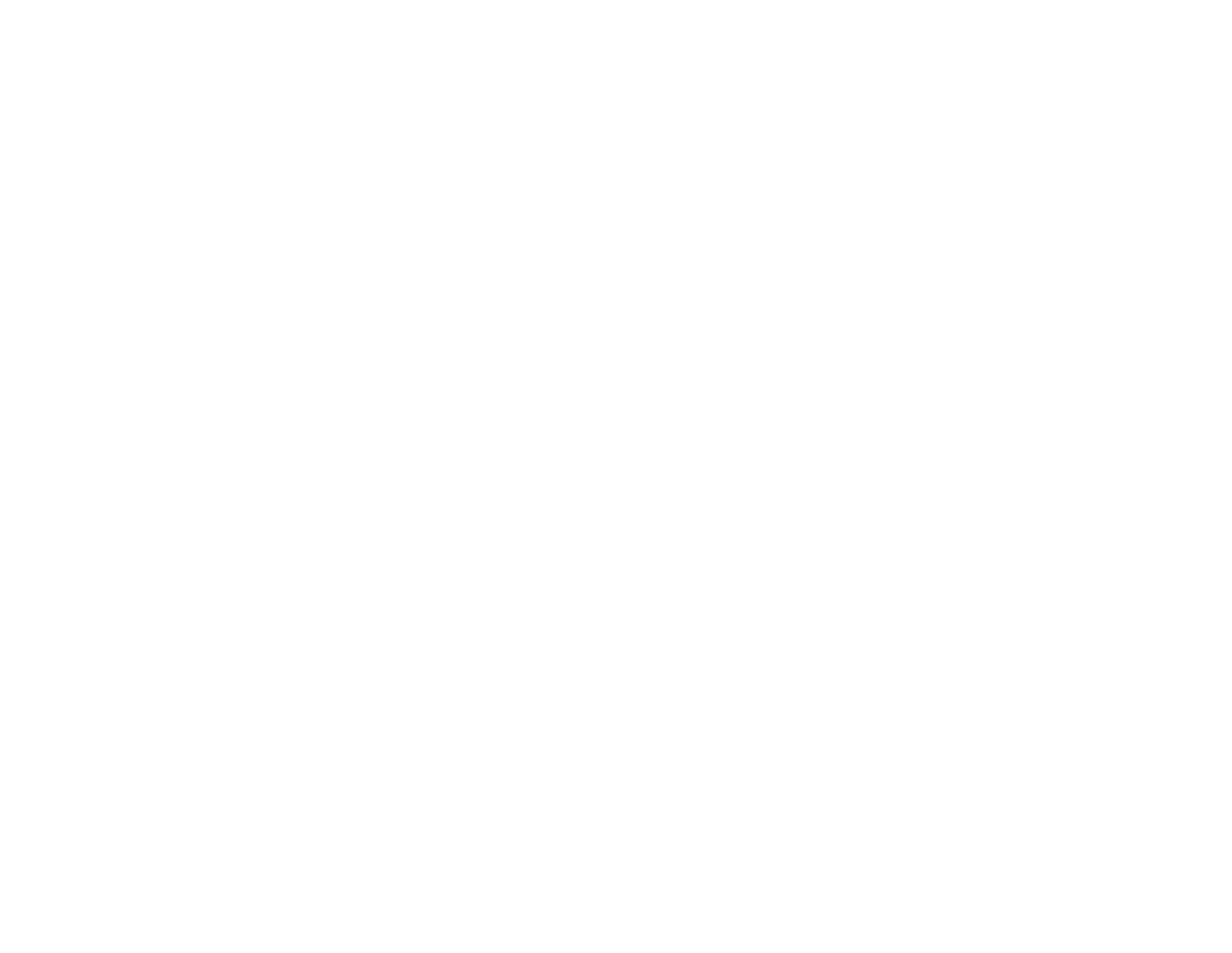# **Table of Contents**

# Section I: Executive Summary **Page 5** and the section I: Executive Summary Percent of Your Students Ready for College-Level Coursework Five Year Trends—Percent of Students Who Met College Readiness Benchmarks Five Year Trends—Average ACT Scores Five Year Trends—Average ACT Scores by Level of Preparation Five Year Trends—Percent and Average Composite Score by Race/Ethnicity Percent of Students in College Readiness Standards Score Ranges Average ACT College Reportable Scores by Test Session Duration Percent of Students Who Met College Readiness Benchmark Scores by Test Session Duration Section II: Academic Achievement **Page 11** Page 11 ACT Score Distributions, Cumulative Percentages, Averages, and Quartile Values Average ACT Composite Scores for Race/Ethnicity by Level of Preparation Average ACT Scores by Race/Ethnicity Percent of Students in College Readiness Standards Score Ranges Average ACT Scores by Gender Percent of Students Who Met College Readiness Benchmark Scores by Gender College Readiness Benchmark Percent and Average ACT Scores by Overall High School Curriculum College Readiness Benchmark Percent and Average ACT Scores by Content-Specific Curriculum Section III: College Readiness & Impact of Course Rigor Page 17 Percent of Students Who Met ACT College Readiness Benchmark Scores by Race/Ethnicity Average ACT Scores and Average ACT Score Changes by Common Course Patterns College Readiness Percents by Common Course Patterns Section IV: Career and Educational Aspirations **Page 25** Page 25 Distribution of Planned Educational Majors for All Students by College Plans Average ACT Composite Scores for Racial/Ethnic Groups by Post-Secondary Educational Aspirations Students' Score Report Preferences at Time of Testing Section V: Optional Writing Test Results **Page 29** Page 29 Average ACT English and Writing Scores by Race/Ethnicity and Gender for students who took ACT Writing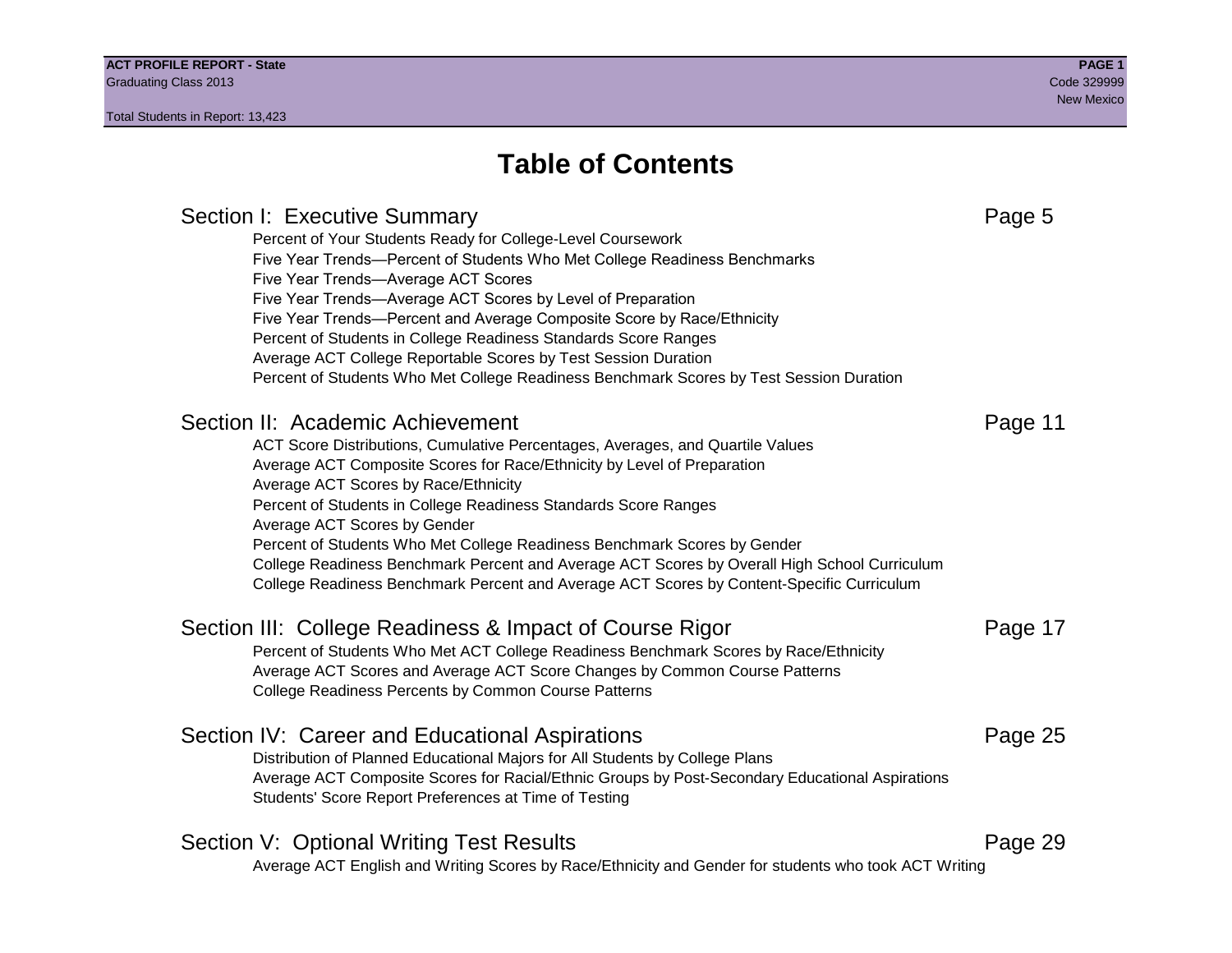Total Students in Report: 13,423

This report provides information about the performance of your 2013 graduating seniors who took the ACT as sophomores, juniors, or seniors; and self-reported at the time of testing that they were scheduled to graduate in 2013. Beginning with the Graduating Class of 2013, all students whose scores are college reportable, both standard and extended time tests, are now included in the report.

This report focuses on:

**Performance** - student test performance in the context of college readiness

**Access** - number of your graduates exposed to college entrance testing and the percent of race/ethnicity participation

**Course Selection** - percent of students pursuing a core curriculum

**Course Rigor** - impact of rigorous coursework on achievement

**College Readiness** - percent of students meeting ACT College Readiness Benchmark Scores in each content area

**Awareness** - extent to which student aspirations match performance

**Articulation** - colleges and universities to which your students send test results

Each year, test data for a school, district, and the state represents a different cohort of students. ACT encourages educators to focus on trends (3, 5, 10 years), not year-to-year changes. Such changes can represent normal – even expected – fluctuations. On the other hand, trend lines offer more insight into what is happening in a school, district, or the state.

Furthermore, ACT encourages educators to measure student performance in the context of college readiness measures. The focus should be on the number and percentage of students who met or exceeded ACT's College Readiness Benchmark Scores, a measure that is much more meaningful and understandable than an average composite score for a group of students.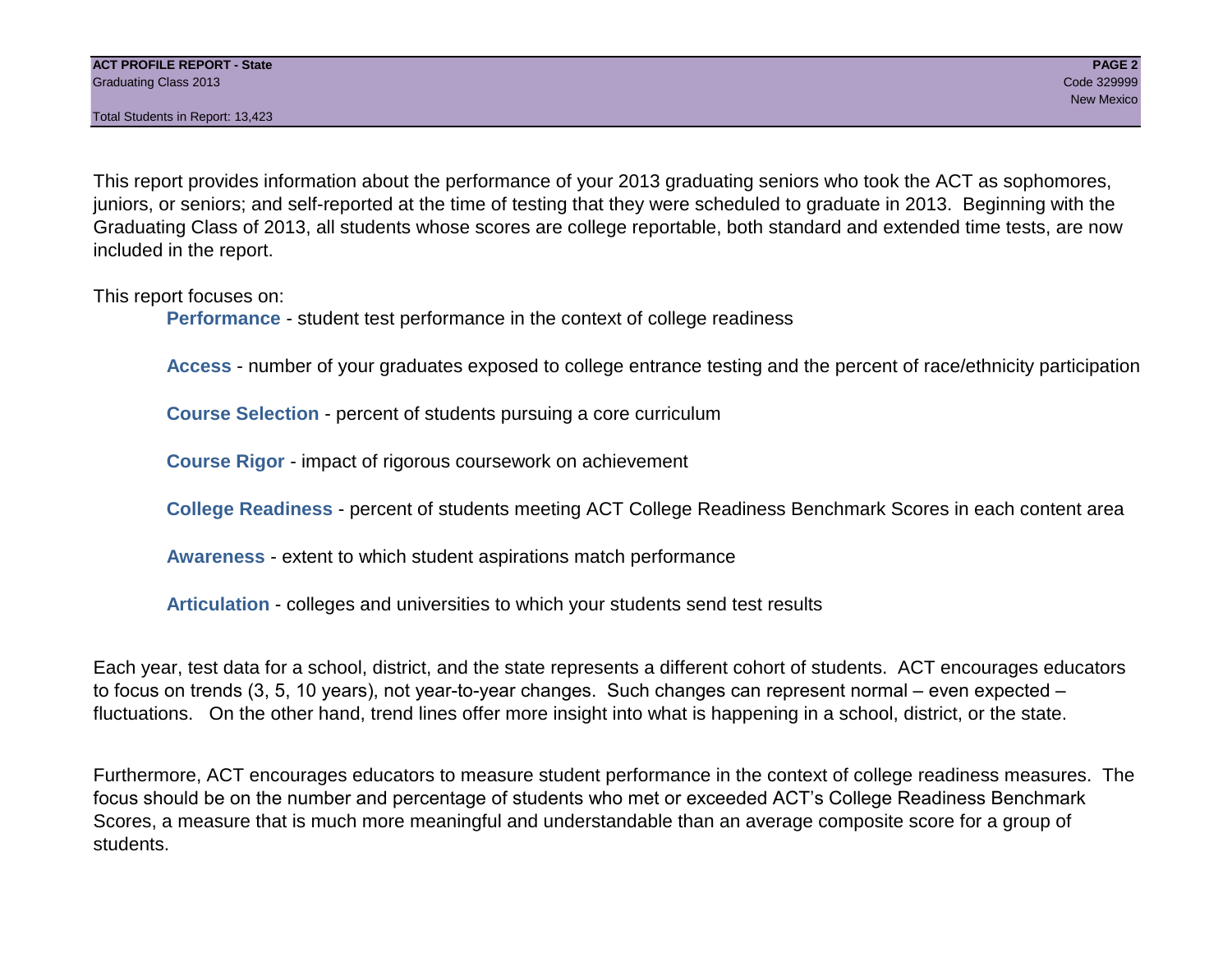Total Students in Report: 13,423

# **The ACT is a curriculum-based measure of college readiness. ACT components include:**

Tests of academic achievement in English, math, reading, science, and writing (optional) High school grade and course information Student Profile Section Career Interest Inventory

# **The ACT:**

Every few years, ACT conducts the **ACT National Curriculum Survey** to ensure its curriculum-based assessment tools accurately measure the skills high school teachers teach and instructors of entry-level college courses expect. The ACT is the only college readiness test designed to reflect the results of such a survey.

ACT's **College Readiness Standards** are sets of statements intended to help students, parents and educators understand the meaning of test scores. The standards relate test scores to the types of skills needed for success in high school and beyond. They serve as a direct link between what students have learned and what they are ready to do next. The ACT is the only college readiness test for which scores can be tied directly to standards. *Connecting College Readiness Standards to the Classroom* interpretive guides can be found at www.act.org/standard/infoserv.html.

Only the ACT reports **College Readiness Benchmark Scores** – A benchmark score is the minimum score needed on an ACT subject-area test to indicate a 50% chance of obtaining a B or higher or about a 75% chance of obtaining a C or higher in the corresponding credit-bearing college courses, which include English Composition, Algebra, Social Science and Biology. These scores were empirically derived based on the actual performance of students in college. The College Readiness Benchmark Scores, updated for 2013, are:

| College Course/Course Area | <b>ACT Test</b> | <b>Benchmark Score</b> |
|----------------------------|-----------------|------------------------|
| <b>English Composition</b> | English         | 18                     |
| Algebra                    | Mathematics     | 22                     |
| <b>Social Sciences</b>     | Reading         | 22                     |
| Biology                    | Science         | 23                     |

For more information, go to www.act.org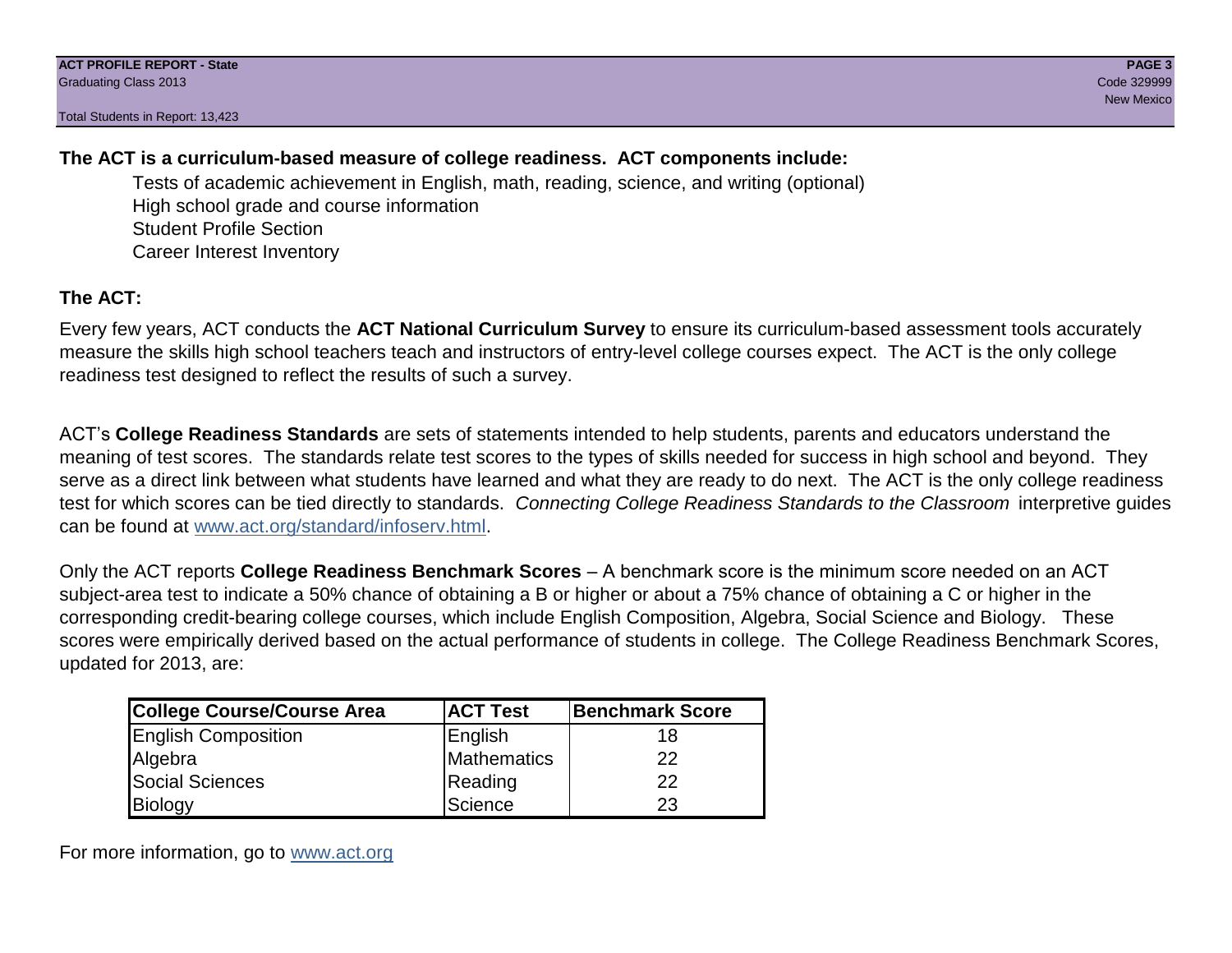## **How to Improve Scores and Increase College Readiness**

19% of your students met all four ACT College Readiness Benchmark Scores (Table 1.1). To improve students' scores and increase the percentage of students identified as college ready, ACT suggests:

PROVIDING ACCESS FOR ALL STUDENTS TO TAKE THE ACT: 13,423 of your students are included in this report (the 'cohort'). Increasing access insures that more students have the opportunity to consider college and allows the reader to use this report to evaluate how well courses and instructional programs are preparing students for college and work.

MAKING CORE CURRICULUM A PRIORITY: Emphasize the need for all students to develop college and work ready skills, regardless of postsecondary aspirations. 80% of the students in the cohort reported taking courses that would be considered 'Core or More' (Table 1.4).

MAKING SURE STUDENTS ARE TAKING THE RIGHT KINDS OF COURSES: Table 3.2 reports 3% of the cohort took less than three years of math courses. Of these students, 9% were college ready. 10% of the cohort reported taking a course sequence of Algebra I, Algebra II, and Geometry. 10% of these students were college ready. In comparison, 37% of the students who took 3 or more years of math beyond Algebra I, Algebra II, and Geometry were college ready. Getting more students ready for Algebra prior to 9th grade will increase the chances that students will be prepared for and take advanced-level math courses.

Similarly, Table 3.2 reports 13% of the cohort took less than three years of natural science courses. 13% of these students were college ready. In comparison, 32% of students who took at least three years of science coursework were college ready.

EVALUATING RIGOR OF COURSES: Table 2.6 reports the percentage of students falling in each of the ACT College Readiness Standards score ranges. For example, approximately 58% of the cohort fall into the lowest three Mathematics score ranges. To increase these students' achievement, identify the standards they should focus on next by accessing ACT's College Readiness Standards at www.act.org/standard.

PLAN GUIDANCE ACTIVITIES BASED ON STUDENTS' CAREER AND COLLEGE ASPIRATIONS: Data in Tables 4.1 and 4.2 enable the reader to determine if aspirations are consistent with academic performance and whether among students with similar aspirations, academic performance is consistent across racial/ethnic groups.

For more information on interpreting data in this report, or to learn how ACT can help your students improve their readiness for college and the workplace, contact ACT Customer Service at 319-337-1309 or customerservices@act.org.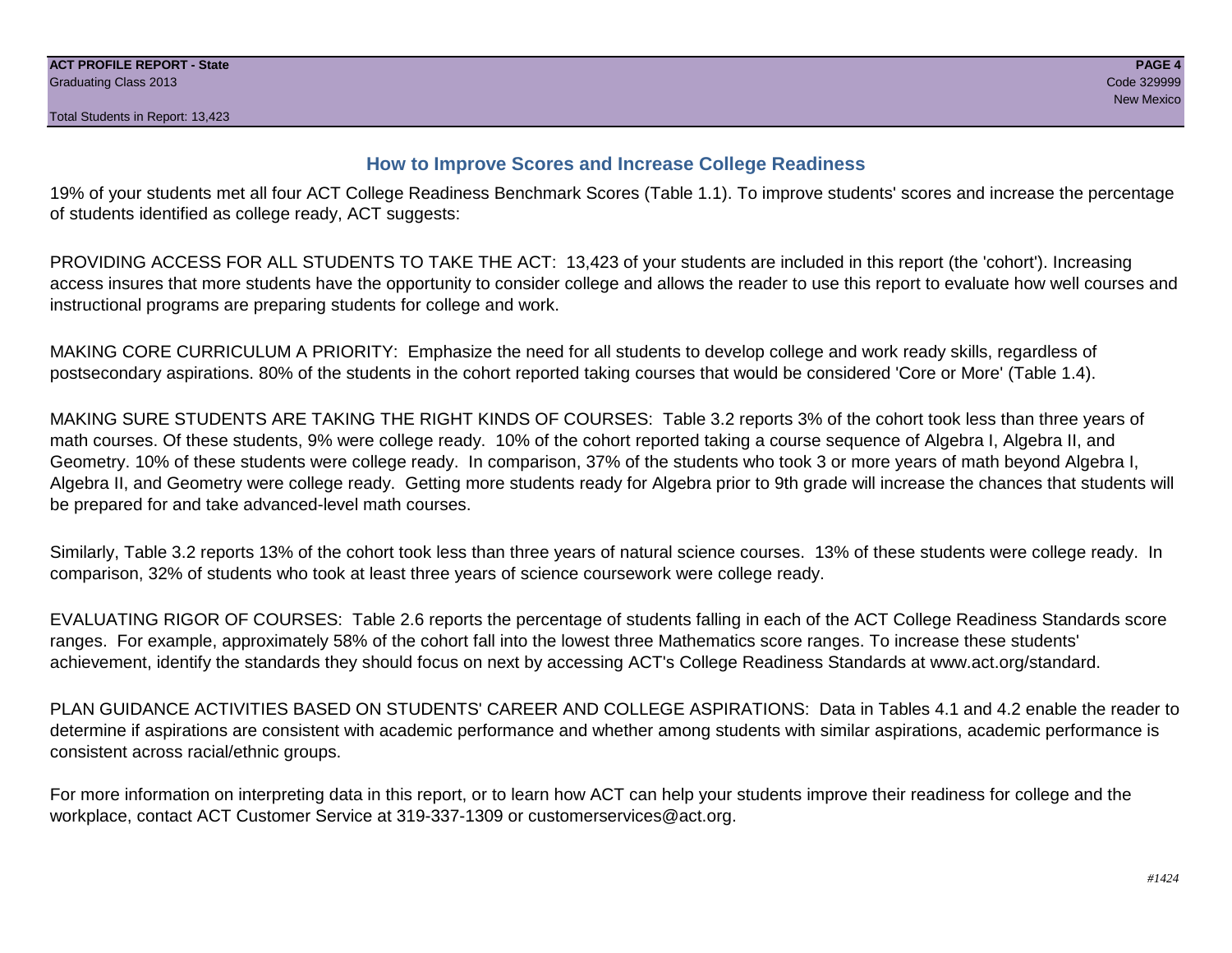**ACT PROFILE REPORT - State: SECTION I, EXECUTIVE SUMMARY PAGE 5** Graduating Class 2013 Code 329999

Total Students in Report: 13,423

# Section I Executive Summary

Beginning with the Graduating Class of 2013, all students whose scores are college reportable, both standard and extended time tests, are now included. Also beginning with the 2013 Graduating Class data, College Readiness Benchmarks for Reading and Science were updated to reflect the most recent college coursework research.

> To find the results of only standard time or extended time test takers, refer to Tables 1.7 and 1.8 on page 10.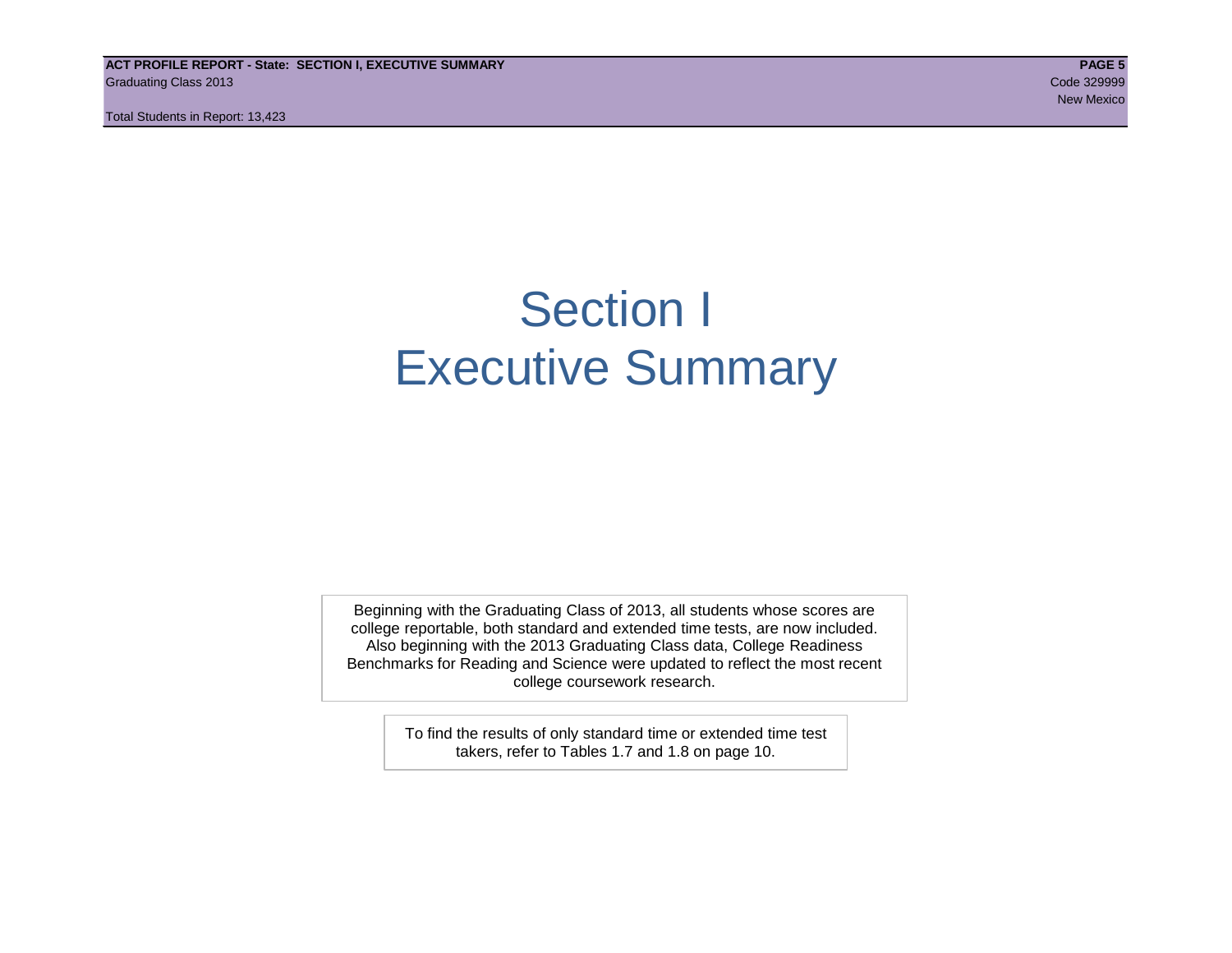#### **ACT PROFILE REPORT - State: SECTION I, EXECUTIVE SUMMARY PAGE 6** Graduating Class 2013 Code 329999

Total Students in Report: 13,423



#### **Figure 1.1. Percent of Your Students Ready for College-Level Coursework**

**A benchmark score is the minimum score needed on an ACT subject-area test to indicate a 50% chance of obtaining a B or higher or about a 75% chance of obtaining a C or higher in the corresponding credit-bearing college course.**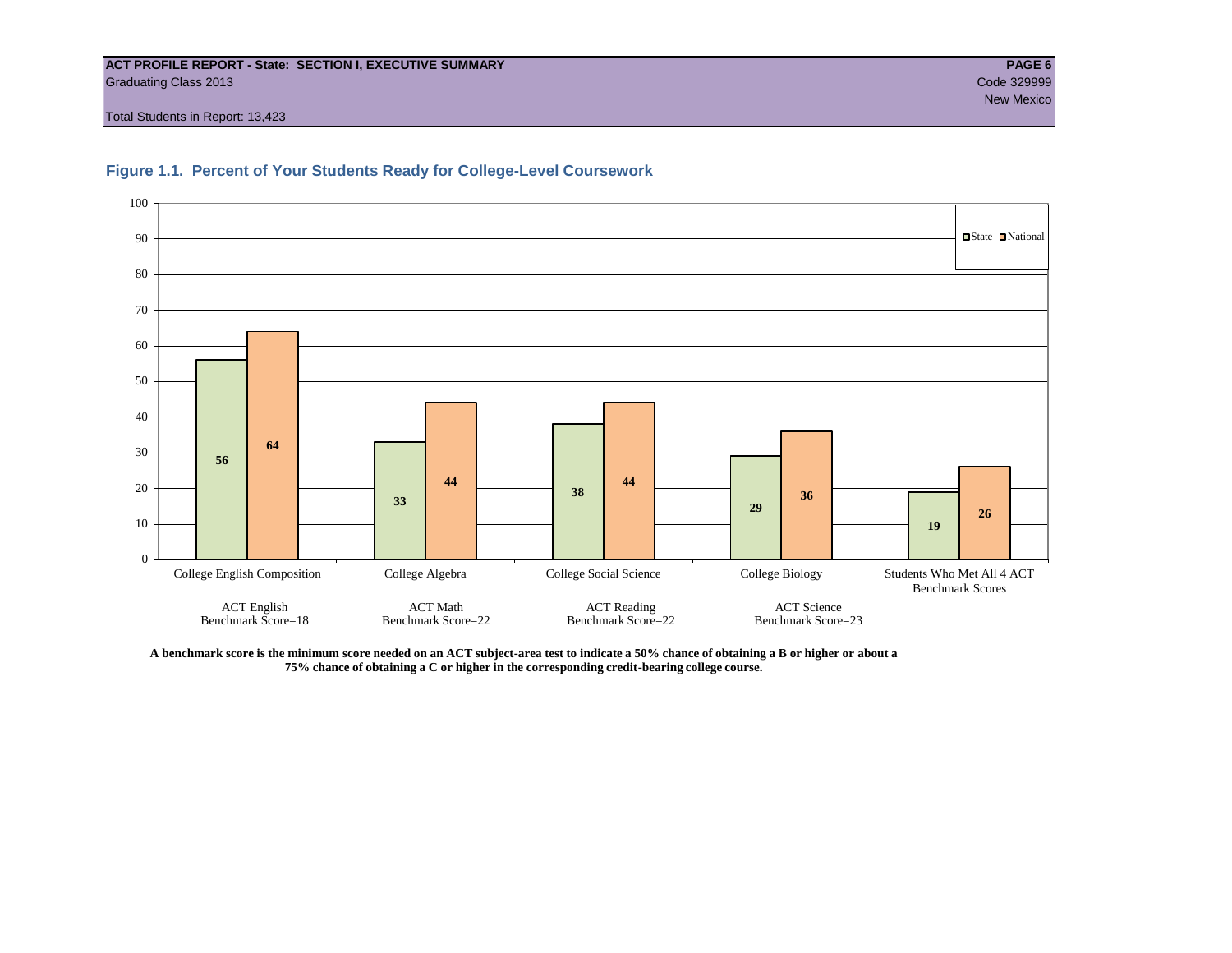#### **ACT PROFILE REPORT - State: SECTION I, EXECUTIVE SUMMARY PAGE 7** Graduating Class 2013 Code 329999

Total Students in Report: 13,423

|      |              | <b>Number of Students</b> |                |          |                    | <b>Percent Who Met Benchmarks</b> |              |          |                |          |                     |          |  |  |  |
|------|--------------|---------------------------|----------------|----------|--------------------|-----------------------------------|--------------|----------|----------------|----------|---------------------|----------|--|--|--|
|      |              | <b>Tested</b>             | <b>English</b> |          | <b>Mathematics</b> |                                   | Reading      |          | <b>Science</b> |          | <b>Met All Four</b> |          |  |  |  |
| Year | <b>State</b> | <b>National</b>           | <b>State</b>   | National |                    | <b>National</b>                   | <b>State</b> | National |                | National | <b>State</b>        | National |  |  |  |
| 2009 | 12,434       | ,480,469                  | 58             | 67       | 31                 | 42                                | 47           | 53       | 21             | 28       | 16                  | 23       |  |  |  |
| 2010 | 12,679       | .568.835                  | 59             | 66       | 32                 | 43                                | 47           | 52       | 22             | 29       |                     | 24       |  |  |  |
| 2011 | 13,599       | ,623,112                  | 55             | 66       | 32                 | 45                                | 44           | 52       | 21             | 30       |                     | 25       |  |  |  |
| 2012 | 13,792       | .666,017                  | 57             | 67       | 33                 | 46                                | 45           | 52       | 22             | 31       |                     | 25       |  |  |  |
| 2013 | 13,423       | 1,799,243                 | 56             | 64       | 33                 | 44                                | 38           | 44       | 29             | 36       | 19                  | 26       |  |  |  |

#### **Table 1.1. Five Year Trends—Percent of Students Who Met College Readiness Benchmarks**

#### **Table 1.2. Five Year Trends—Average ACT Scores**

|      |              | <b>Number of Students</b> |              |                |                    | <b>Average ACT Scores</b> |                |                 |                |          |                  |          |  |  |
|------|--------------|---------------------------|--------------|----------------|--------------------|---------------------------|----------------|-----------------|----------------|----------|------------------|----------|--|--|
|      |              | Tested                    |              | <b>English</b> | <b>Mathematics</b> |                           | <b>Reading</b> |                 | <b>Science</b> |          | <b>Composite</b> |          |  |  |
| Year | <b>State</b> | <b>National</b>           | <b>State</b> | National       | State              | <b>National</b>           | State          | <b>National</b> | <b>State</b>   | National | <b>State</b>     | National |  |  |
| 2009 | 12.434       | .480,469                  | 19.3         | 20.6           | 19.6               | 21.0                      | 20.7           | 21.4            | 20.0           | 20.9     | 20.0             | 21.1     |  |  |
| 2010 | 12,679       | .568.835                  | 19.3         | 20.5           | 19.7               | 21.0                      | 20.5           | 21.3            | 20.2           | 20.9     | 20.1             | 21.0     |  |  |
| 2011 | 13,599       | ,623,112                  | 19.0         | 20.6           | 19.5               | 21.1                      | 20.2           | 21.3            | 20.0           | 20.9     | 19.8             | 21.1     |  |  |
| 2012 | 13,792       | .666,017                  | 19.0         | 20.5           | 19.6               | 21.1                      | 20.3           | 21.3            | 20.0           | 20.9     | 19.9             | 21.1     |  |  |
| 2013 | 13,423       | 1,799,243                 | 19.0         | 20.2           | 19.7               | 20.9                      | 20.4           | 21.1            | 20.1           | 20.7     | 19.9             | 20.9     |  |  |

### **Table 1.3. Five Year Trends—Average ACT Scores Nationwide**

|      | <b>Number of Students</b> |                | <b>Average ACT Scores</b> |         |                |                  |  |  |  |  |  |  |
|------|---------------------------|----------------|---------------------------|---------|----------------|------------------|--|--|--|--|--|--|
| Year | Tested                    | <b>English</b> | <b>Mathematics</b>        | Reading | <b>Science</b> | <b>Composite</b> |  |  |  |  |  |  |
| 2009 | ,480,469                  | 20.6           | 21.0                      | 21.4    | 20.9           | 21.1             |  |  |  |  |  |  |
| 2010 | ,568,835                  | 20.5           | 21.0                      | 21.3    | 20.9           | 21.0             |  |  |  |  |  |  |
| 2011 | ,623,112                  | 20.6           | 21.1                      | 21.3    | 20.9           | 21.1             |  |  |  |  |  |  |
| 2012 | ,666,017                  | 20.5           | 21.1                      | 21.3    | 20.9           | 21.1             |  |  |  |  |  |  |
| 2013 | ,799,243                  | 20.2           | 20.9                      | 21.1    | 20.7           | 20.9             |  |  |  |  |  |  |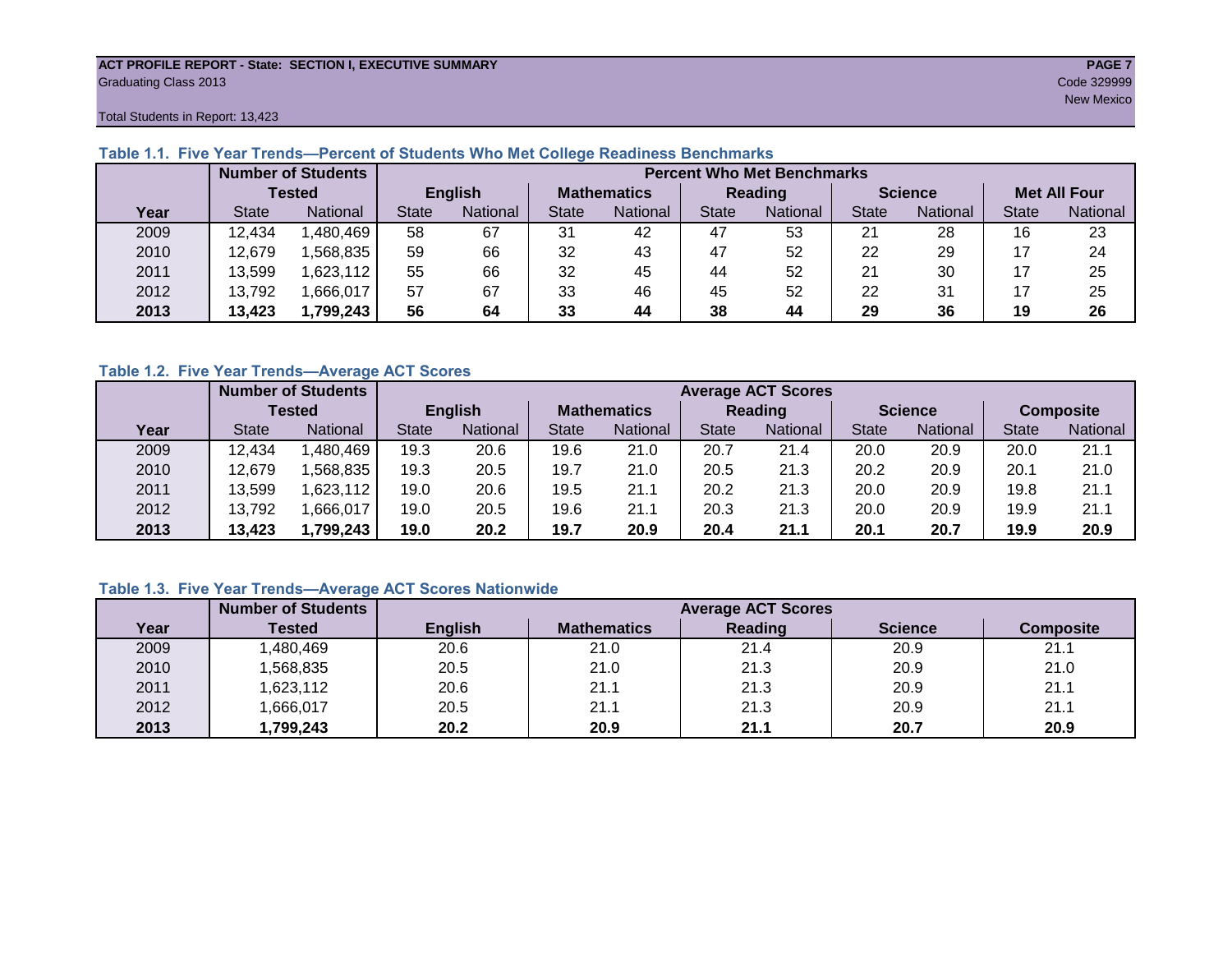#### **ACT PROFILE REPORT - State: SECTION I, EXECUTIVE SUMMARY PAGE 8** Graduating Class 2013 Code 329999

#### Total Students in Report: 13,423

|      |             | <b>Number of Students</b><br>Tested |      | Percent <sup>2</sup> |         | <b>English</b> |         | <b>Mathematics</b> | <b>Reading</b> |           | <b>Science</b> |           | <b>Composite</b> |           |
|------|-------------|-------------------------------------|------|----------------------|---------|----------------|---------|--------------------|----------------|-----------|----------------|-----------|------------------|-----------|
|      |             |                                     | Core | Less                 |         |                |         |                    |                |           |                |           |                  |           |
|      | Core or     | Less than                           | or   | than                 | Core or | Less than      | Core or | Less than          | Core or        | Less than | Core or        | Less than | Core or          | Less than |
| Year | <b>More</b> | Core                                | More | Core                 | More    | Core           | More    | Core               | More           | Core      | More           | Core      | More             | Core      |
| 2009 | 9,229       | 2,923                               | 74   | 24                   | 20.1    | 17.1           | 20.3    | 17.8               | 21.4           | 18.7      | 20.6           | 18.3      | 20.8             | 18.1      |
| 2010 | 9,536       | 2,849                               | 75   | 22                   | 20.1    | 17.1           | 20.3    | 17.9               | 21.2           | 18.6      | 20.8           | 18.5      | 20.7             | 18.2      |
| 2011 | 10,472      | 2,929                               | 77   | 22                   | 19.6    | 16.9           | 20.0    | 17.8               | 20.8           | 18.3      | 20.6           | 18.3      | 20.4             | 17.9      |
| 2012 | 10,903      | 2.746                               | 79   | 20                   | 19.5    | 17.0           | 20.1    | 18.0               | 20.7           | 18.6      | 20.4           | 18.5      | 20.3             | 18.2      |
| 2013 | 10.742      | 2.481                               | 80   | 18                   | 19.4    | 17.3           | 20.1    | 18.3               | 20.8           | 18.8      | 20.5           | 18.7      | 20.3             | 18.4      |

### **Table 1.4. Five Year Trends—Average ACT Scores by Level of Preparation**

<sup>1</sup>"Core or More" results correspond to students taking four or more years of English AND three or more years each of math, social studies, and natural science.

 $2$ Percent of all students tested. Numbers will not add up to 100% due to student non-response.

#### **Table 1.5. Five Year Trends—Percent and Average Composite Score by Race/Ethnicity**

|                                        | 2009   |     |      | 2010   |               | 2011 |        | 2012 |      |        | 2013   |      |        |     |            |
|----------------------------------------|--------|-----|------|--------|---------------|------|--------|------|------|--------|--------|------|--------|-----|------------|
|                                        | N      | %   | Avg  | N      | $\frac{9}{6}$ | Avg  | N      | %    | Avg  | N      | %      | Ava  | N      | %   | <b>Avg</b> |
| <b>All Students</b>                    | 12.434 | 100 | 20.0 | 12.679 | 100           | 20.1 | 13.599 | 100  | 19.8 | 13.792 | 100    | 19.9 | 13.423 | 100 | 19.9       |
| Black/African American                 | 284    |     | 18.4 | 253    | ົ             | 19.0 | 208    | າ    | 18.5 | 202    |        | 18.8 | 187    |     | 18.7       |
| American Indian/Alaska Native          | .295   | 10  | 16.7 | ,293   | 10            | 17.0 | .369   | 10   | 16.4 | ,350   | 10     | 16.9 | 252. ا | 9   | 16.7       |
| White                                  | 4,232  | 34  | 22.2 | 4,305  | 34            | 22.5 | 4.143  | 30   | 22.3 | 3,941  | 29     | 22.4 | 3,756  | 28  | 22.5       |
| Hispanic/Latino                        | 4,416  | 36  | 18.7 | 4,569  | 36            | 18.6 | 6.454  | 47   | 18.6 | 6,991  | 51     | 18.8 | 6,903  | 51  | 18.9       |
| Asian                                  | 256    |     | 22.2 | 252    | ⌒             | 22.2 | 220    | ⌒    | 22.7 | 223    | າ      | 22.2 | 219    |     | 22.4       |
| Native Hawaiian/Other Pacific Islander |        |     |      |        | $\Omega$      |      | 22     | 0    | 19.1 | 20     | 0      | 18.3 | 32     | 0   | 19.1       |
| Two or more races                      | 630    |     | 21.  | 707    | 6             | 21.2 | 382    | 3    | 21.4 | 402    | ົ<br>3 | 21.7 | 379    |     | 21.5       |
| Prefer not to respond/No response      | ,321   |     | 19.9 | 1,300  | 10            | 19.3 | 801    | 6    | 20.6 | 663    | 5.     | 20.7 | 695    |     | 20.9       |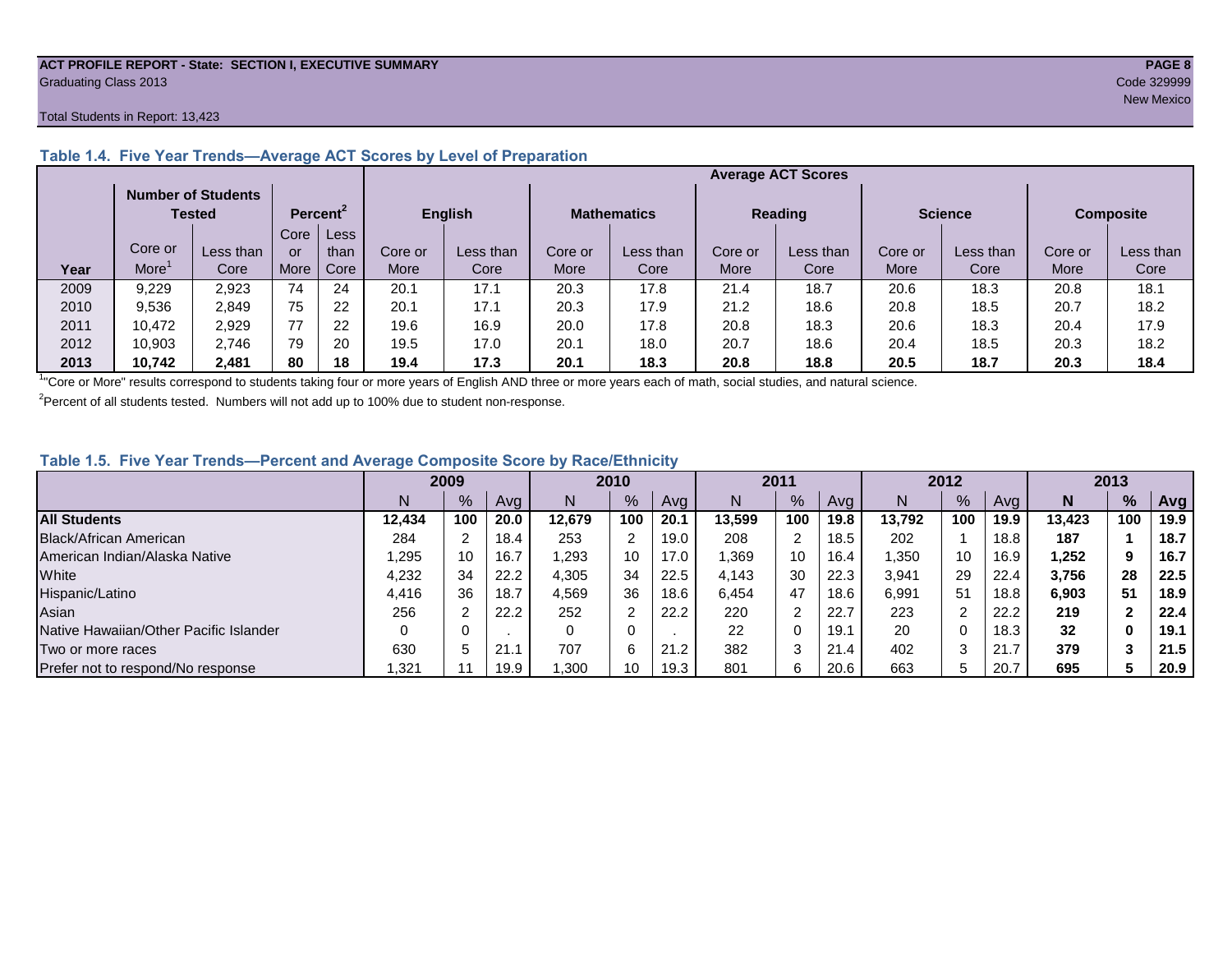#### **ACT PROFILE REPORT - State: SECTION I, EXECUTIVE SUMMARY PAGE 9 Graduating Class 2013** Code 329999 Code 329999

#### Total Students in Report: 13,423

#### **Table 1.6. Percent of Students in College Readiness Standards Score Ranges**

| <b>CRS</b>       | <b>English</b>      | <b>Mathematics</b>                    | Reading               | <b>Science</b>     |  |  |  |
|------------------|---------------------|---------------------------------------|-----------------------|--------------------|--|--|--|
| Range            | (Benchmark = $18$ ) | (Benchmark = $22$ )                   | (Benchmark = $22$ )   | $(Benchmark = 23)$ |  |  |  |
|                  | 100%                | 100%                                  | 100%                  | 100%               |  |  |  |
| $1 - 12$         | 50%<br>14%<br>13%   | 50%<br>$1\%$<br>$1\%$                 | 50%<br>$7\%$<br>$8\%$ | 50%<br>7%<br>6%    |  |  |  |
|                  | $0\%$               | $0\%$                                 | $0\%$                 | 0%                 |  |  |  |
| $13 - 15$        | 100%                | 100%                                  | 100%                  | 100%               |  |  |  |
|                  | 50%<br>18%<br>13%   | 50%<br>16%<br>14%                     | 50%<br>16%<br>13%     | 50%<br>11%<br>10%  |  |  |  |
|                  | $0\%$               | $0\%$                                 | $0\%$                 | 0%                 |  |  |  |
|                  | 100%                | 100%                                  | 100%                  | 100%               |  |  |  |
| 16-19            | 50%<br>22%<br>18%   | 41%<br>33%<br>50%                     | 50%<br>24%<br>21%     | 29%<br>50%<br>23%  |  |  |  |
|                  | $0\%$               | $0\%$                                 | $0\%$                 | 0%                 |  |  |  |
| $20 - 23$        | 100%                | 100%                                  | 100%                  | 100%               |  |  |  |
|                  | 50%<br>24%<br>25%   | 50%<br>19%<br>19%                     | 50%<br>24%<br>24%     | 31%<br>30%<br>50%  |  |  |  |
|                  | $0\%$               | $0\%$                                 | $0\%$                 | 0%                 |  |  |  |
| 24-27            | 100%                | 100%                                  | 100%                  | 100%               |  |  |  |
|                  | 50%<br>16%<br>12%   | 50%<br>21%<br>17%                     | 50%<br>15%<br>14%     | 50%<br>20%<br>17%  |  |  |  |
|                  | $0\%$               | $0\%$                                 | $0\%$                 | $0\%$              |  |  |  |
| 28-32            | 100%                | 100%                                  | 100%                  | 100%               |  |  |  |
|                  | 50%<br>10%<br>7%    | 50%<br>$9\%$<br>$5\%$                 | 50%<br>13%<br>11%     | 50%<br>$8\%$<br>5% |  |  |  |
|                  | $0\%$               | $0\%$                                 | $0\%$                 | 0%                 |  |  |  |
|                  | 100%                | 100%                                  | 100%                  | 100%               |  |  |  |
| 33-36            | 50%<br>$5\%$        | 50%                                   | 50%<br>$5\%$<br>$4\%$ | 50%                |  |  |  |
|                  | $3%$<br>$0\%$       | 3%<br>$1\%$<br>$0\%$                  | $0\%$                 | 1%<br>2%<br>0%     |  |  |  |
|                  | 100%                | 100%                                  | 100%                  | 100%               |  |  |  |
| % At or Above    | 64%<br>56%          | 44%                                   | 44%                   |                    |  |  |  |
| <b>Benchmark</b> | 50%                 | 50%<br>33%                            | 38%<br>50%            | 36%<br>50%<br>29%  |  |  |  |
|                  | $0\%$               | $0\%$                                 | $0\%$                 | $0\%$              |  |  |  |
|                  |                     | $=$ State<br><b>Contract Contract</b> | = National            |                    |  |  |  |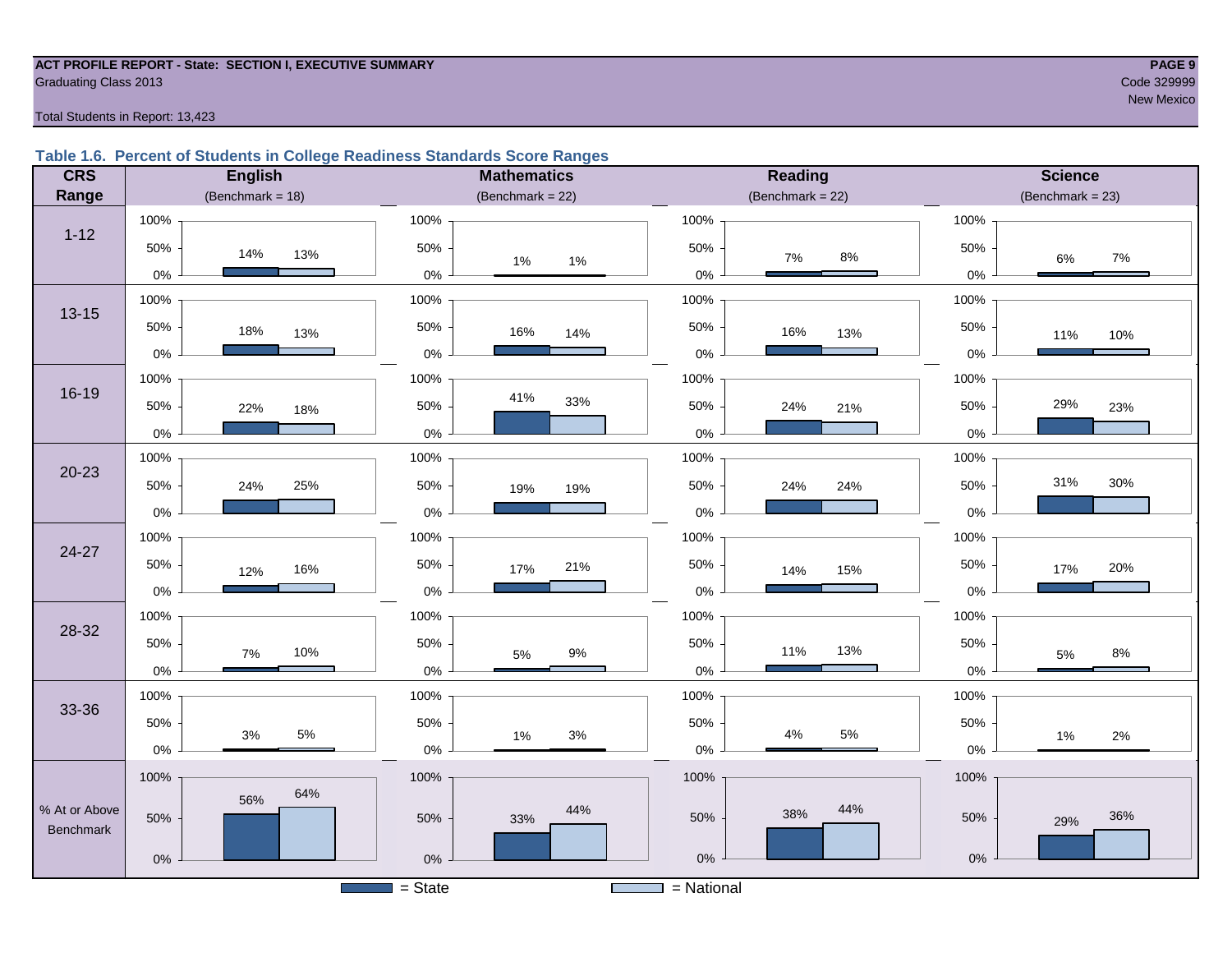#### **ACT PROFILE REPORT- State: SECTION II, ACADEMIC ACHIEVEMENT PAGE 10** Graduating Class 2013 Code 329999

Total Students in Report: 13,423

| <b>Student Group</b> | <b>Test Session</b>  |           |         | <b>Average ACT Scores</b> |             |         |         |           |  |  |  |  |  |
|----------------------|----------------------|-----------|---------|---------------------------|-------------|---------|---------|-----------|--|--|--|--|--|
|                      | <b>Duration</b>      | N         | Percent | English                   | Mathematics | Reading | Science | Composite |  |  |  |  |  |
|                      | <b>Standard Time</b> | 13,222    | 99      | 19.0                      | 19.7        | 20.4    | 20.2    | 19.9      |  |  |  |  |  |
| <b>State</b>         | <b>Extended Time</b> | 201       |         | 17.2                      | 18.6        | 19.6    | 19.3    | 18.8      |  |  |  |  |  |
|                      | Total                | 13,423    | 100     | 19.0                      | 19.7        | 20.4    | 20.1    | 19.9      |  |  |  |  |  |
|                      | <b>Standard Time</b> | 1,727,041 | 96      | 20.4                      | 21.0        | 21.3    | 20.9    | 21.0      |  |  |  |  |  |
| <b>National</b>      | <b>Extended Time</b> | 72,202    | 4       | 15.9                      | 17.7        | 18.1    | 17.9    | 17.5      |  |  |  |  |  |
|                      | Total                | ,799,243  | 100     | 20.2                      | 20.9        | 21.1    | 20.7    | 20.9      |  |  |  |  |  |

#### **Table 1.7. Average ACT College Reportable Scores by Test Session Duration**

#### **Table 1.8. Percent of Students Who Met College Readiness Benchmark Scores by Test Session Duration**

| <b>Student Group</b> | <b>Test Session</b>  |         |             | <b>Percent of Students</b> |         | Met      |
|----------------------|----------------------|---------|-------------|----------------------------|---------|----------|
|                      | <b>Duration</b>      | English | Mathematics | Reading                    | Science | All Four |
|                      | <b>Standard Time</b> | 56      | 34          | 38                         | 29      | 19       |
| <b>State</b>         | <b>Extended Time</b> | 44      | 27          | 34                         | 27      | 16       |
|                      | Total                | 56      | 33          | 38                         | 29      | 19       |
|                      | <b>Standard Time</b> | 65      | 45          | 45                         | 37      | 27       |
| <b>National</b>      | <b>Extended Time</b> | 35      | 20          | 28                         | 20      | 13       |
|                      | Total                | 64      | 44          | 44                         | 36      | 26       |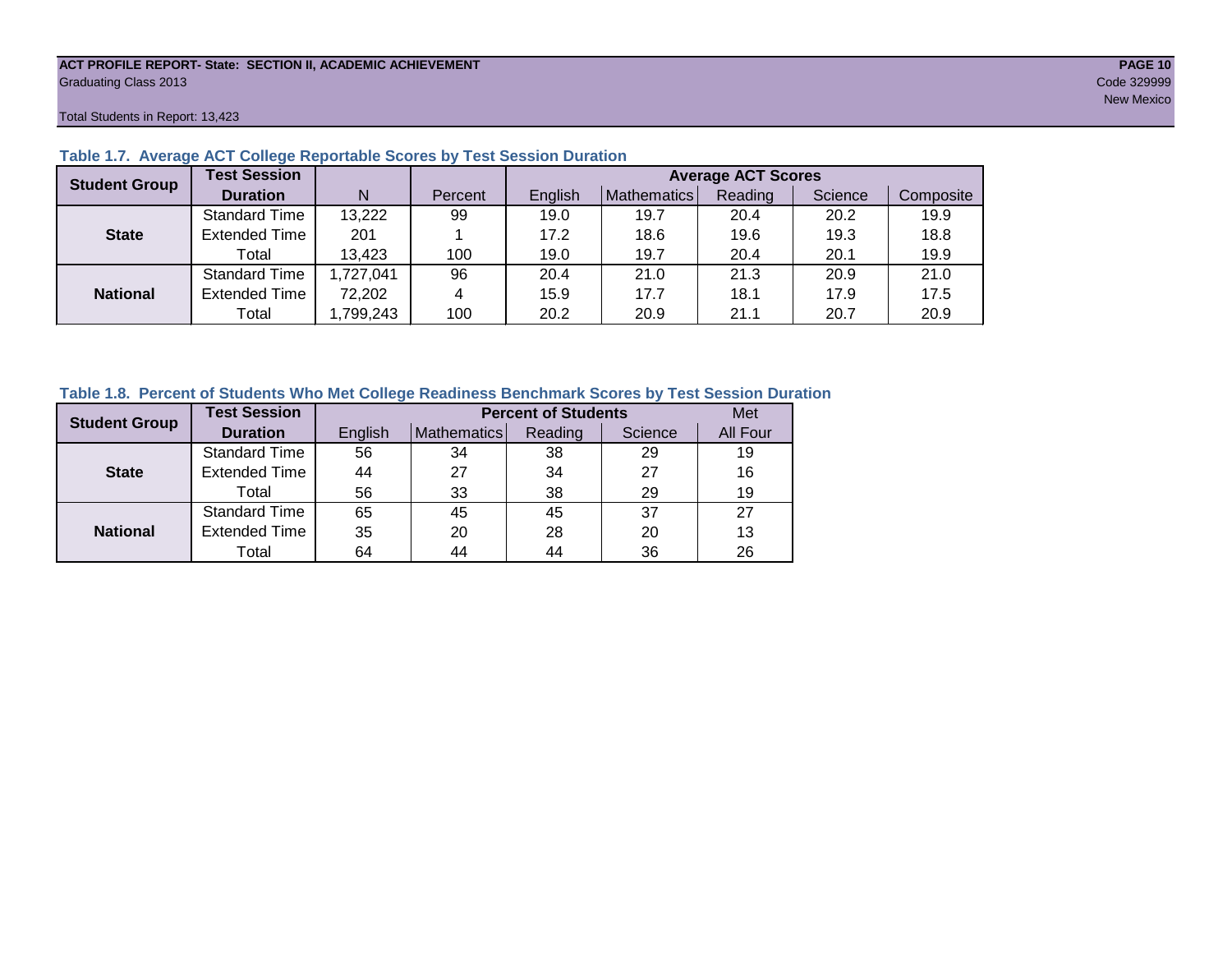**ACT PROFILE REPORT- State: SECTION II, ACADEMIC ACHIEVEMENT PAGE 11** Graduating Class 2013 Code 329999

Total Students in Report: 13,423

# Section II Academic Achievement

Beginning with the Graduating Class of 2013, all students whose scores are college reportable, both standard and extended time tests, are now included. Also beginning with the 2013 Graduating Class data, College Readiness Benchmarks for Reading and Science were updated to reflect the most recent college coursework research.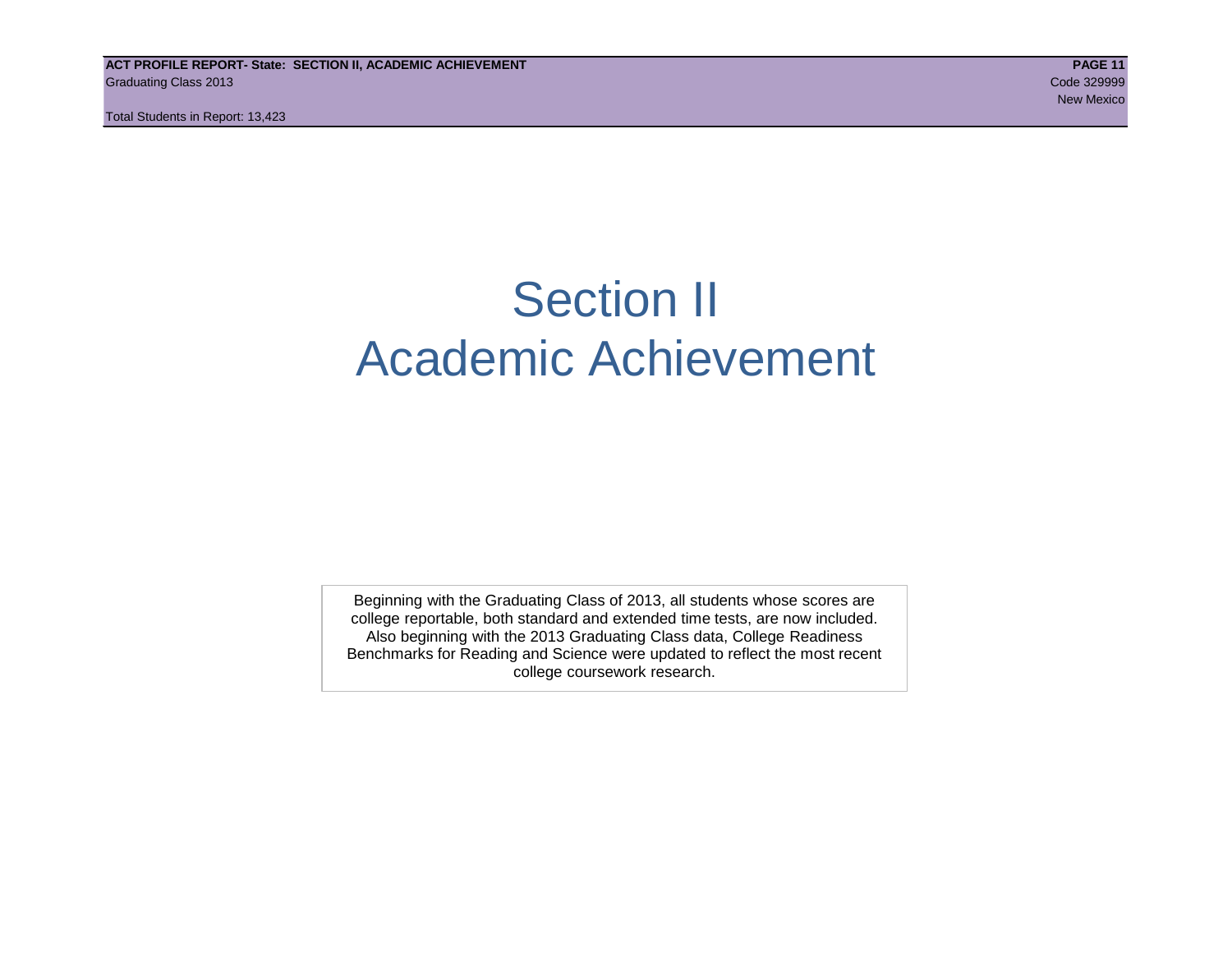# **ACT PROFILE REPORT- State: SECTION II, ACADEMIC ACHIEVEMENT PAGE 12** Code 329999<br>Code 329999<br>New Mexico

Total Students in Report: 13,423

|  | Table 2.1. ACT Score Distributions, Cumulative Percentages (CP <sup>1</sup> ), and Score Averages |  |  |  |
|--|---------------------------------------------------------------------------------------------------|--|--|--|
|  |                                                                                                   |  |  |  |

| <b>ACT Scale</b>      |                | <b>English</b> |                 | <b>Mathematics</b> |                | Reading        |                 | <b>Science</b> | <b>Composite</b> |                | <b>ACT Scale</b> |
|-----------------------|----------------|----------------|-----------------|--------------------|----------------|----------------|-----------------|----------------|------------------|----------------|------------------|
| <b>Score</b>          | N              | CP             | ${\sf N}$       | CP                 | N              | $\mathsf{CP}$  | ${\sf N}$       | $\mathsf{CP}$  | N                | $\mathsf{CP}$  | <b>Score</b>     |
| 36                    | 22             | 100            | $\overline{22}$ | 100                | 81             | 100            | $\overline{37}$ | 100            | $\overline{5}$   | 100            | $\overline{36}$  |
| 35                    | 84             | 100            | $30\,$          | 100                | 65             | 99             | 47              | 100            | 21               | 100            | 35               |
| 34                    | 120            | 99             | 59              | 100                | 150            | 99             | 44              | 99             | 50               | 100            | 34               |
| 33                    | 155            | 98             | 60              | 99                 | 187            | 98             | 35              | 99             | 70               | 99             | 33               |
| 32                    | 94             | 97             | $70\,$          | 99                 | 216            | 96             | 73              | 99             | 95               | 99             | 32               |
| 31                    | 166            | 96             | 61              | 98                 | 347            | 95             | 111             | 98             | 126              | 98             | 31               |
| 30                    | 161            | 95             | 133             | 98                 | 285            | 92             | 148             | 97             | 168              | 97             | 30 <sub>o</sub>  |
| 29                    | 191            | 94             | 156             | 97                 | 282            | 90             | 167             | 96             | 220              | 96             | 29               |
| 28                    | 263            | 93             | 248             | 96                 | 308            | 88             | 208             | 95             | 311              | 94             | 28               |
| 27                    | 253            | 91             | 367             | 94                 | 337            | 86             | 294             | 94             | 357              | 92             | 27               |
| 26                    | 359            | 89             | 568             | 91                 | 359            | 83             | 378             | 91             | 445              | 89             | 26               |
| 25                    | 502            | 86             | 611             | 87                 | 387            | 81             | 684             | 89             | 591              | 86             | 25               |
| 24                    | 560            | 82             | 740             | 82                 | 744            | 78             | 880             | 83             | 625              | 82             | 24               |
| 23                    | 611            | 78             | 675             | $77\,$             | 590            | 72             | 771             | $77\,$         | 685              | $77$           | 23               |
| 22                    | 724            | 74             | 694             | $72\,$             | 726            | 68             | 1,061           | 71             | 855              | 72             | 22               |
| 21                    | 865            | 68             | 632             | 67                 | 966            | 62             | 1,300           | 63             | 886              | 66             | 21               |
| 20                    | 999            | 62             | 544             | 62                 | 970            | 55             | 1,087           | 54             | 959              | 59             | 20               |
| 19                    | 684            | 54             | 837             | 58                 | 865            | 48             | 1,210           | 45             | 1,096            | 52             | 19               |
| 18                    | 682            | 49             | 972             | 52                 | 925            | 41             | 1,235           | 36             | 1,138            | 44             | 18               |
| 17                    | 682            | 44             | 1,645           | $44\,$             | 673            | 35             | 754             | 27             | 1,105            | 35             | $17$             |
| 16                    | 902            | 39             | 2,065           | 32                 | 803            | 30             | 653             | $22\,$         | 1,018            | 27             | 16               |
| 15                    | 1,003          | 32             | 1,362           | $17$               | 872            | 24             | 637             | 17             | 878              | 19             | 15               |
| 14                    | 786            | 25             | 585             | $\,6\,$            | 656            | 17             | 479             | 12             | 808              | 13             | 14               |
| 13                    | 652            | 19             | 196             | $\sqrt{2}$         | 683            | 12             | 382             | $\bf 8$        | 511              | $\overline{7}$ | 13               |
| 12                    | 476            | 14             | 63              | $\mathbf{1}$       | 498            | $\overline{7}$ | 285             | 6              | 282              | 3              | 12               |
| 11                    | 501            | 11             | 21              |                    | 263            | 3              | 225             | 3              | 89               | $\overline{1}$ | 11               |
| 10                    | 406            | $\overline{7}$ | 4               |                    | 108            |                | 128             | $\overline{2}$ | 19               | -1             | 10               |
| 9                     | 240            | 4              | $\overline{2}$  |                    | 35             |                | 65              |                | $\overline{7}$   |                | 9                |
| 8                     | 188            | $\overline{2}$ | 1               |                    | 14             |                | 29              |                | $\overline{1}$   |                | 8                |
| $\overline{7}$        | 63             |                | $\Omega$        |                    | 19             |                | 9               |                | 2                |                | $\overline{7}$   |
| 6                     | 17             |                | $\Omega$        |                    | $\overline{4}$ |                | $\overline{4}$  |                | 0                |                | 6                |
| 5                     | 10             |                | 0               |                    |                |                | 3               |                | 0                |                | 5                |
| $\boldsymbol{\Delta}$ | $\overline{c}$ |                | $\Omega$        |                    |                |                | $\Omega$        |                | $\Omega$         |                |                  |
| 3                     | 0              |                | $\mathbf 0$     | $\overline{1}$     |                |                | $\mathbf 0$     |                | $\Omega$         |                | 3                |
| $\overline{2}$        | 0              |                | $\mathbf 0$     |                    |                |                | 0               |                | $\Omega$         |                | $\overline{2}$   |
|                       | $\Omega$       | $\mathbf{1}$   | $\Omega$        | $\overline{1}$     |                |                | $\Omega$        |                | $\Omega$         |                |                  |
| Avg (SD)              |                | 19.0(6.1)      |                 | 19.7(4.7)          |                | 20.4(6.0)      |                 | 20.1(4.8)      | 19.9(4.9)        |                | Avg (SD)         |

<sup>1</sup>CP is the cumulative percent of students at or below a score point.

Note: Shaded portions of columns identify the students who met/exceeded the ACT College Readiness Benchmark Scores.

new Mexico and the contract of the contract of the contract of the contract of the contract of the contract of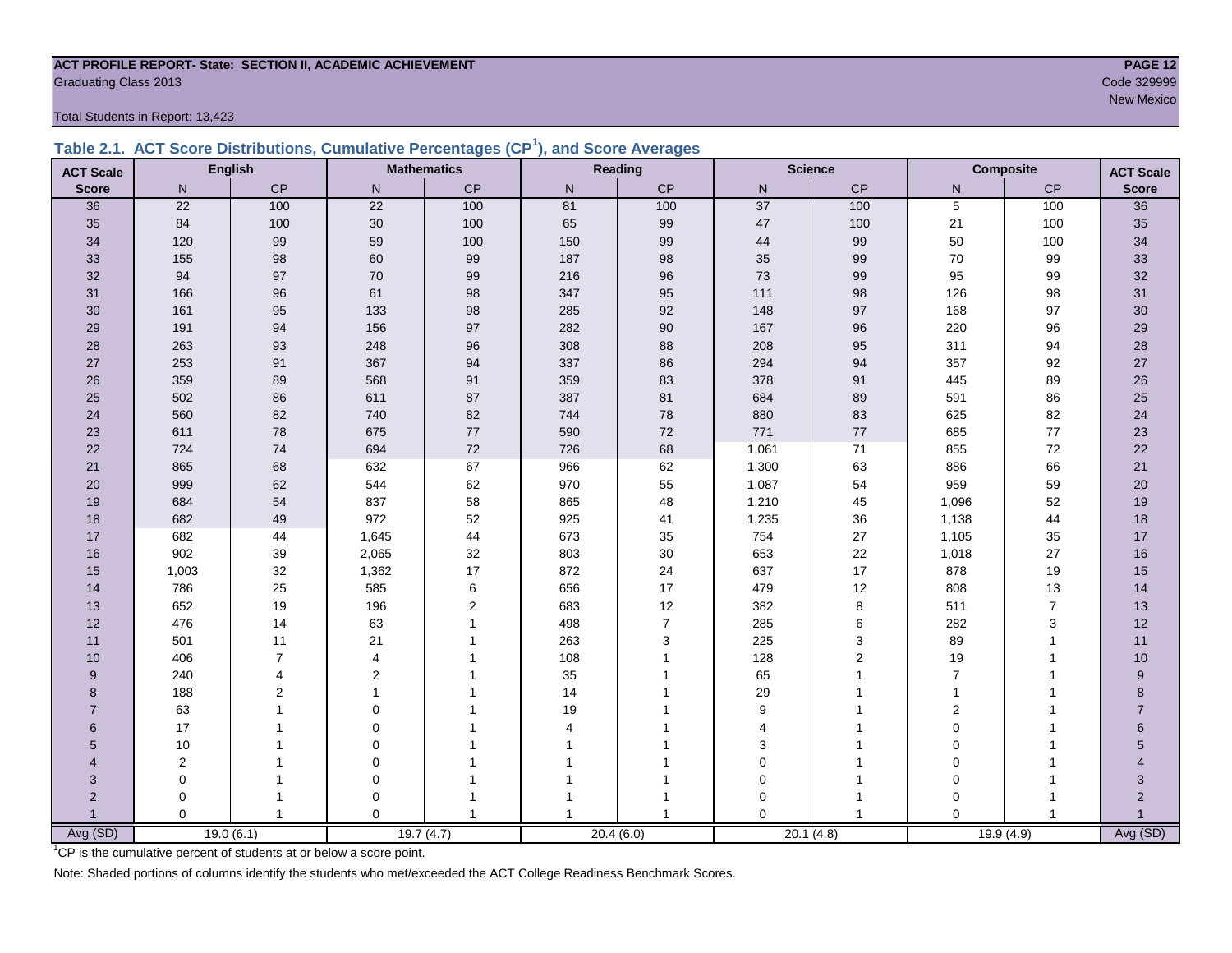#### **ACT PROFILE REPORT- State: SECTION II, ACADEMIC ACHIEVEMENT PAGE 13** Graduating Class 2013 Code 329999

#### Total Students in Report: 13,423

|                  | <b>English</b>          |                         |                          |                |                        |                | Reading                |           | <b>Mathematics</b>    |                |                     |                |                        |     |                  |
|------------------|-------------------------|-------------------------|--------------------------|----------------|------------------------|----------------|------------------------|-----------|-----------------------|----------------|---------------------|----------------|------------------------|-----|------------------|
|                  |                         |                         |                          |                | <b>Social Studies/</b> |                |                        |           | <b>Pre/Elementary</b> |                | Algebra/ Coordinate |                | <b>Plane Geometry/</b> |     |                  |
| <b>ACT Scale</b> | <b>Usage/ Mechanics</b> |                         | <b>Rhetorical Skills</b> |                | <b>Sciences</b>        |                | <b>Arts/Literature</b> |           | Algebra               |                | <b>Geometry</b>     |                | <b>Trigonometry</b>    |     | <b>ACT Scale</b> |
| <b>Score</b>     | N.                      | CP                      | N                        | <b>CP</b>      | N                      | <b>CP</b>      | N                      | <b>CP</b> | N                     | CP             | N                   | <b>CP</b>      | N                      | CP  | <b>Score</b>     |
| 18               | 257                     | 100                     | 121                      | 100            | 271                    | 100            | 342                    | 100       | 272                   | 100            | 38                  | 100            | 60                     | 100 | 18               |
| 17               | 425                     | 98                      | 87                       | 99             | 503                    | 98             | 385                    | 97        | 315                   | 98             | 82                  | 100            | 22                     | 100 | 17               |
| 16               | 349                     | 95                      | 435                      | 98             | 574                    | 94             | 617                    | 95        | 334                   | 96             | 124                 | 99             | 272                    | 99  | 16               |
| 15               | 369                     | 92                      | 576                      | 95             | 539                    | 90             | 699                    | 90        | 545                   | 93             | 427                 | 98             | 468                    | 97  | 15               |
| 14               | 549                     | 90                      | 730                      | 91             | 701                    | 86             | 789                    | 85        | 598                   | 89             | 633                 | 95             | 759                    | 94  | 14               |
| 13               | 554                     | 85                      | 861                      | 85             | 951                    | 81             | 916                    | 79        | 958                   | 85             | 1,195               | 90             | 912                    | 88  | 13               |
| 12               | 804                     | 81                      | 1,324                    | 79             | 1,347                  | 74             | 962                    | 72        | 1,097                 | 77             | 1,154               | 81             | 1,834                  | 81  | 12               |
| 11               | 1.188                   | 75                      | 1,218                    | 69             | 1,270                  | 64             | 1,391                  | 65        | 1,319                 | 69             | 1,579               | 73             | 1,312                  | 68  | 11               |
| 10               | 1.442                   | 67                      | 1,364                    | 60             | 1,355                  | 54             | 1.307                  | 55        | 1.381                 | 59             | 2.421               | 61             | 1.659                  | 58  | 10               |
| 9                | 1,517                   | 56                      | 1.673                    | 50             | 1,567                  | 44             | 1.103                  | 45        | 1,037                 | 49             | 1.742               | 43             | 2,219                  | 46  | 9                |
| 8                | 1.279                   | 44                      | 1.723                    | 38             | 1,389                  | 32             | 1.422                  | 37        | 1.752                 | 41             | 1,806               | 30             | 1,581                  | 29  | 8                |
| $\overline{7}$   | 1,336                   | 35                      | 1,126                    | 25             | 1,474                  | 22             | 1,135                  | 26        | 2,101                 | 28             | 1,013               | 17             | 1,103                  | 17  | $\overline{7}$   |
| 6                | 1,095                   | 25                      | 860                      | 16             | 733                    | 11             | 953                    | 18        | 1,011                 | 13             | 533                 | 9              | 614                    | 9   | 6                |
| 5                | 998                     | 17                      | 677                      | 10             | 419                    | 6              | 932                    | 10        | 403                   | 5              | 394                 | 5              | 169                    | 5   | 5                |
| 4                | 672                     | 9                       | 442                      | 5              | 175                    | $\overline{2}$ | 321                    | 4         | 207                   | $\overline{2}$ | 88                  | $\overline{2}$ | 304                    | 3   | $\overline{4}$   |
| 3                | 409                     | $\overline{\mathbf{4}}$ | 155                      | $\overline{2}$ | 88                     |                | 99                     | 1         | 69                    |                | 133                 | 1              | 20                     | 1   | 3                |
| $\overline{2}$   | 169                     | $\overline{ }$          | 47                       | 1              | 56                     |                | 48                     | 1         | 19                    | 4              | $\overline{7}$      | 1              | 75                     | 1   | $\overline{2}$   |
|                  | 11                      | 1                       | 4                        | 1              | 11                     |                | $\overline{2}$         | 1         | 5                     |                | 54                  | 1              | 40                     | 1   |                  |
| Avg (SD)         | 9.2(3.7)                |                         | 9.8(3.3)                 |                | 10.4(3.4)              |                | 10.2(3.7)              |           | 9.9(3.3)              |                | 9.9(2.7)            |                | 10.0(2.8)              |     | Avg (SD)         |

**Table 2.2. ACT Subscore Distributions, Cumulative Percentages (CP<sup>1</sup> ), and Subscore Averages**

<sup>1</sup>CP is the cumulative percent of students at or below a score point.

#### **Table 2.3. ACT Score Quartile Values**

| <b>Quartile</b>      | <b>Enalish</b> | <b>Mathematics</b> | Reading | <b>Science</b> | Composite |  |
|----------------------|----------------|--------------------|---------|----------------|-----------|--|
| Q3 (75th Percentile) | 23             | ົ<br>ںے            | 24      | ົ<br>د∠        | د∠        |  |
| Q2 (50th Percentile) | 19             |                    | 20      | 20             |           |  |
| Q1 (25th Percentile) |                |                    |         |                |           |  |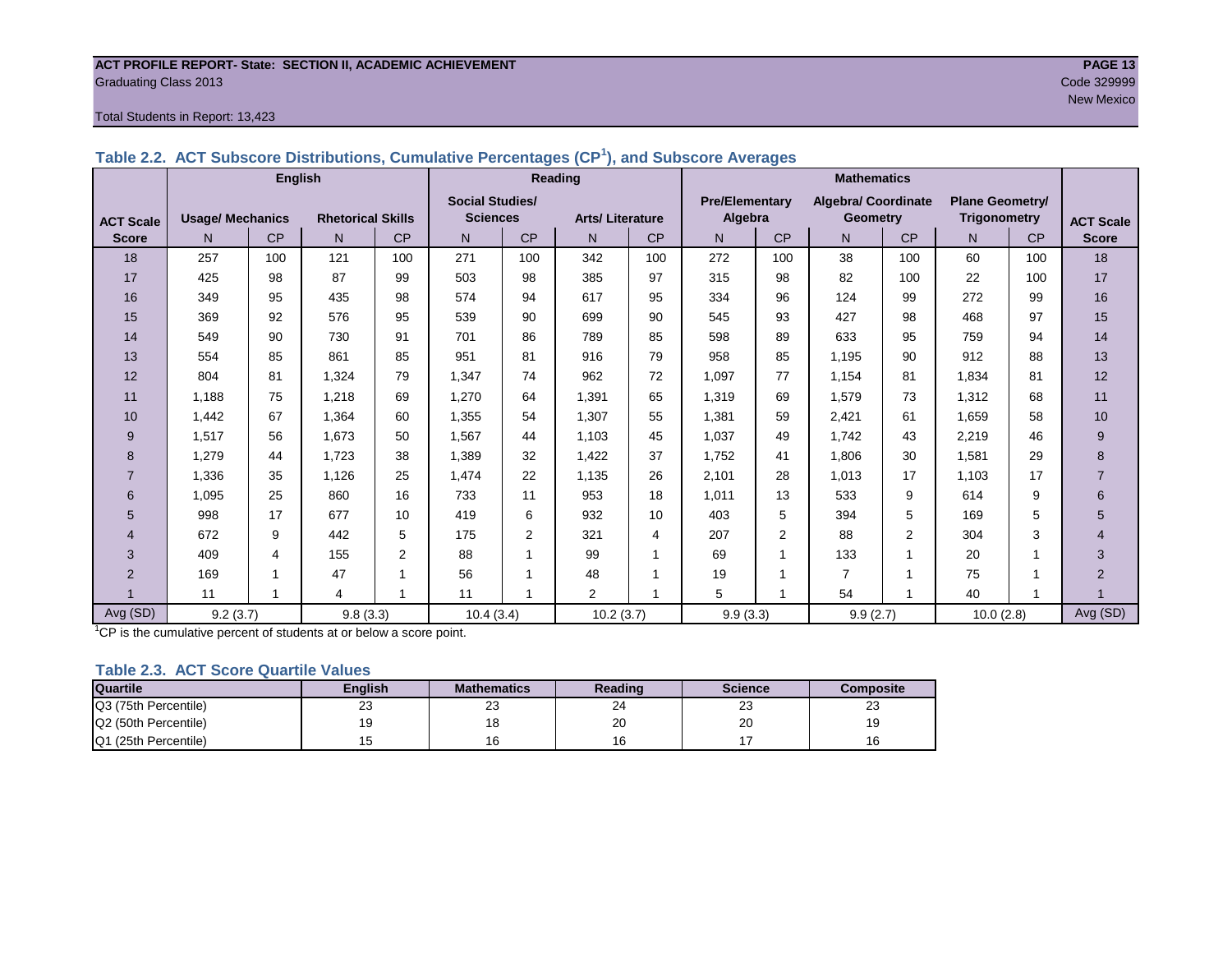Total Students in Report: 13,423

#### **Table 2.4. Average ACT Composite Scores for Race/Ethnicity by Level of Preparation**

| <b>Student</b>  |                                 | Number of Students | <b>Percent Taking</b>     |                     | <b>Average ACT Composite Score</b> |
|-----------------|---------------------------------|--------------------|---------------------------|---------------------|------------------------------------|
| <b>Group</b>    | <b>Race/Ethnicity</b>           | <b>Tested</b>      | Core or More <sup>1</sup> | <b>Core or More</b> | <b>Less Than Core</b>              |
|                 | <b>All Students</b>             | 13,423             | 80                        | 20.3                | 18.4                               |
|                 | Black/African American          | 187                | 86                        | 18.8                | 18.0                               |
|                 | American Indian/Alaska Native   | 1,252              | 76                        | 17.1                | 15.6                               |
|                 | White                           | 3,756              | 83                        | 22.8                | 21.2                               |
| <b>State</b>    | Hispanic/Latino                 | 6,903              | 79                        | 19.3                | 17.5                               |
|                 | Asian                           | 219                | 83                        | 22.6                | 21.9                               |
|                 | Native Hawaiian/Other Pac. Isl. | 32                 | 75                        | 19.9                | 18.3                               |
|                 | Two or more races               | 379                | 86                        | 21.8                | 19.7                               |
|                 | Prefer not/No Response          | 695                | 74                        | 21.6                | 18.9                               |
|                 | <b>All Students</b>             | 1,799,243          | 74                        | 21.7                | 18.7                               |
|                 | Black/African American          | 239,598            | 69                        | 17.5                | 15.6                               |
|                 | American Indian/Alaska Native   | 14,217             | 62                        | 19.1                | 16.5                               |
|                 | White                           | 1,034,712          | 76                        | 22.9                | 20.0                               |
| <b>National</b> | Hispanic/Latino                 | 259,741            | 72                        | 19.5                | 17.2                               |
|                 | Asian                           | 71,677             | 81                        | 24.1                | 21.5                               |
|                 | Native Hawaiian/Other Pac. Isl. | 4,772              | 71                        | 20.5                | 17.5                               |
|                 | Two or more races               | 64,221             | 74                        | 21.9                | 19.2                               |
|                 | Prefer not/No Response          | 110,305            | 58                        | 22.4                | 18.4                               |

<sup>1</sup>"Core or More" results correspond to students taking four or more years of English AND three or more years each of math, social studies, and natural science.

#### **Table 2.5. Average ACT Scores by Race/Ethnicity**

| <b>Student</b>  |                                 |                |                    |                |                |                  |
|-----------------|---------------------------------|----------------|--------------------|----------------|----------------|------------------|
| <b>Group</b>    | <b>Race/Ethnicity</b>           | <b>English</b> | <b>Mathematics</b> | <b>Reading</b> | <b>Science</b> | <b>Composite</b> |
|                 | <b>All Students</b>             | 19.0           | 19.7               | 20.4           | 20.1           | 19.9             |
|                 | <b>Black/African American</b>   | 17.9           | 18.5               | 19.1           | 18.8           | 18.7             |
|                 | American Indian/Alaska Native   | 14.8           | 17.3               | 16.7           | 17.6           | 16.7             |
|                 | White                           | 22.1           | 21.8               | 23.3           | 22.3           | 22.5             |
| <b>State</b>    | Hispanic/Latino                 | 17.8           | 18.8               | 19.3           | 19.3           | 18.9             |
|                 | Asian                           | 21.5           | 23.6               | 21.9           | 22.3           | 22.4             |
|                 | Native Hawaiian/Other Pac. Isl. | 17.5           | 19.4               | 19.0           | 19.9           | 19.1             |
|                 | Two or more races               | 21.0           | 20.7               | 22.2           | 21.6           | 21.5             |
|                 | Prefer not/No Response          | 20.1           | 20.5               | 21.6           | 20.8           | 20.9             |
|                 | <b>All Students</b>             | 20.2           | 20.9               | 21.1           | 20.7           | 20.9             |
|                 | Black/African American          | 15.7           | 17.2               | 17.0           | 16.9           | 16.9             |
|                 | American Indian/Alaska Native   | 16.6           | 18.2               | 18.3           | 18.3           | 18.0             |
|                 | White                           | 21.8           | 21.9               | 22.6           | 22.0           | 22.2             |
| <b>National</b> | Hispanic/Latino                 | 17.7           | 19.3               | 18.9           | 18.8           | 18.8             |
|                 | Asian                           | 22.5           | 25.0               | 22.9           | 23.1           | 23.5             |
|                 | Native Hawaiian/Other Pac. Isl. | 18.6           | 20.1               | 19.5           | 19.5           | 19.5             |
|                 | Two or more races               | 20.6           | 20.9               | 21.6           | 20.9           | 21.1             |
|                 | Prefer not/No Response          | 20.0           | 20.8               | 21.0           | 20.5           | 20.7             |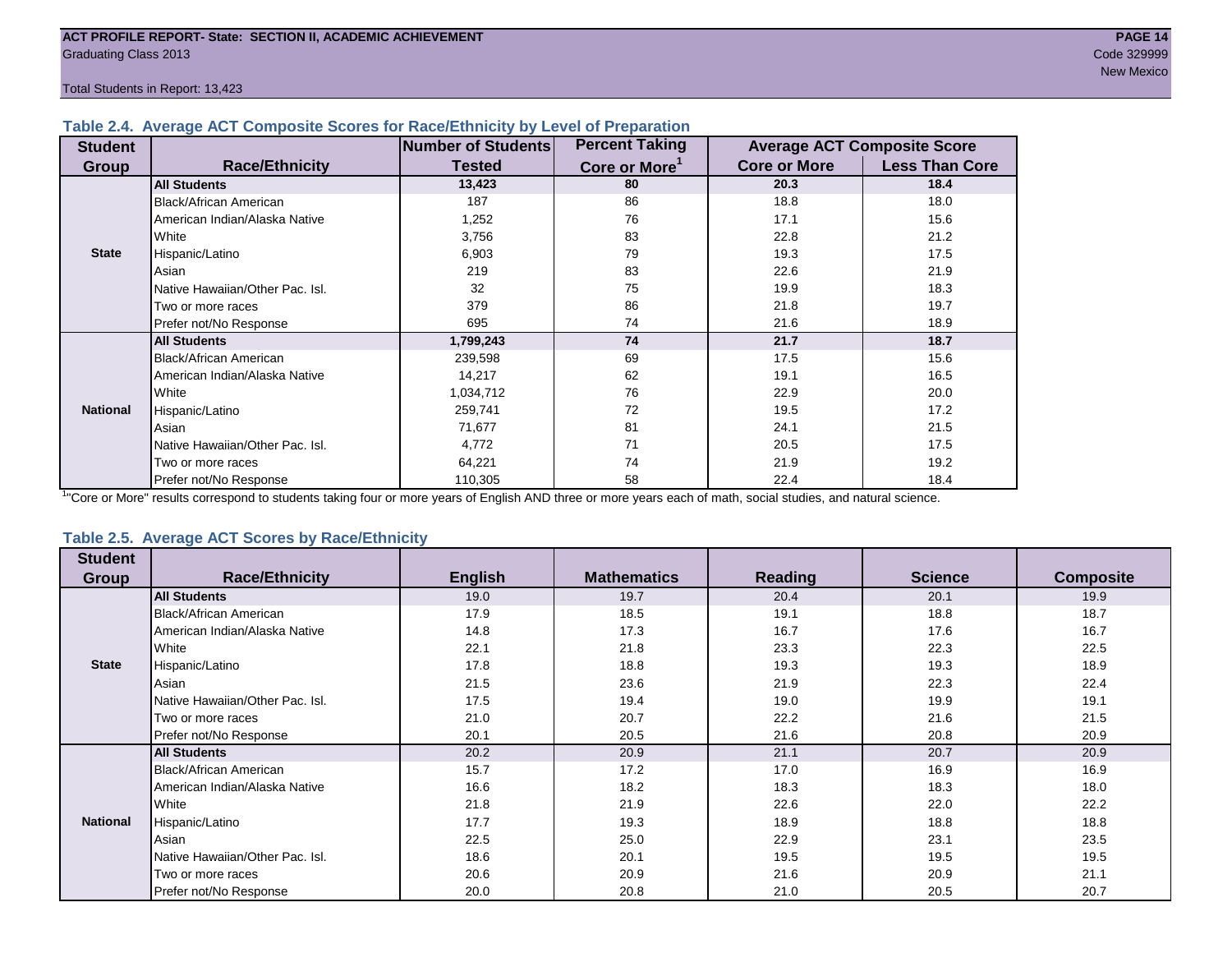#### **ACT PROFILE REPORT- State: SECTION II, ACADEMIC ACHIEVEMENT PAGE 15** Graduating Class 2013 Code 329999

new Mexico and the contract of the contract of the contract of the contract of the contract of the contract of

Total Students in Report: 13,423

| <b>Student</b>  | <b>CRS</b> |         | <b>English</b> |         | <b>Mathematics</b> |         | <b>Reading</b> |         | <b>Science</b> |
|-----------------|------------|---------|----------------|---------|--------------------|---------|----------------|---------|----------------|
| Group           | Range      | N.      | %              | N       | %                  | N       | %              | N       | %              |
|                 | 33 to 36   | 381     | 3              | 171     |                    | 483     | 4              | 163     |                |
|                 | 28 to 32   | 875     |                | 668     | 5                  | 1,438   | 11             | 707     | 5              |
|                 | 24 to 27   | 1,674   | 12             | 2,286   | 17                 | 1,827   | 14             | 2,236   | 17             |
| <b>State</b>    | 20 to 23   | 3,199   | 24             | 2,545   | 19                 | 3,252   | 24             | 4,219   | 31             |
|                 | 16 to 19   | 2,950   | 22             | 5,519   | 41                 | 3,266   | 24             | 3,852   | 29             |
|                 | 13 to 15   | 2,441   | 18             | 2,143   | 16                 | 2,211   | 16             | 1,498   | 11             |
|                 | 01 to 12   | 1,903   | 14             | 91      |                    | 946     |                | 748     | 6              |
|                 | 33 to 36   | 81,846  | 5              | 51,648  | 3                  | 89,731  | 5              | 36,033  | 2              |
|                 | 28 to 32   | 175,672 | 10             | 156,561 | 9                  | 239,643 | 13             | 138,865 | 8              |
|                 | 24 to 27   | 291.095 | 16             | 385.102 | 21                 | 277,723 | 15             | 364,600 | 20             |
| <b>National</b> | 20 to 23   | 447,398 | 25             | 343,822 | 19                 | 424,936 | 24             | 542,531 | 30             |
|                 | 16 to 19   | 327,718 | 18             | 590.816 | 33                 | 384,706 | 21             | 413,107 | 23             |
|                 | 13 to 15   | 242,064 | 13             | 258.384 | 14                 | 240,069 | 13             | 183,840 | 10             |
|                 | 01 to 12   | 233,450 | 13             | 12,910  |                    | 142,435 | 8              | 120,267 |                |

#### **Table 2.6. Percent of Students in College Readiness Standards (CRS) Score Ranges**

#### **Table 2.7. Average ACT Scores by Gender**

| <b>Student Group</b> | <b>Gender</b> |         | <b>Average ACT Scores</b> |         |             |         |         |           |
|----------------------|---------------|---------|---------------------------|---------|-------------|---------|---------|-----------|
|                      |               | N       | Percent                   | Enalish | Mathematics | Reading | Science | Composite |
|                      | Males         | 6,045   | 45                        | 18.9    | 20.4        | 20.4    | 20.9    | 20.3      |
| <b>State</b>         | Females       | 7,374   | 55                        | 19.0    | 19.2        | 20.4    | 19.6    | 19.6      |
|                      | Missing       |         |                           | 18.8    | 18.3        | 18.5    | 17.8    | 18.5      |
|                      | Males         | 835,431 | 46                        | 19.8    | 21.4        | 20.9    | 21.2    | 20.9      |
| <b>National</b>      | Females       | 954,919 | 53                        | 20.6    | 20.5        | 21.4    | 20.4    | 20.9      |
|                      | Missing       | 8,893   | 0                         | 16.1    | 18.2        | 17.6    | 17.7    | 17.5      |

#### **Table 2.8. Percent of Students Who Met College Readiness Benchmark Scores by Gender**

| <b>Student Group</b> | <b>Gender</b> |         |                | <b>Percent of Students</b> |         | Met      |
|----------------------|---------------|---------|----------------|----------------------------|---------|----------|
|                      |               | English | Mathematics    | Reading                    | Science | All Four |
| <b>State</b>         | Males         | 56      | 39             | 38                         | 35      | 22       |
|                      | Females       | 56      | 29             | 37                         | 24      | 16       |
|                      | Males         | 62      | 47             | 43                         | 40      | 29       |
| <b>National</b>      | Females       | 67      | 4 <sup>1</sup> | 45                         | 33      | 24       |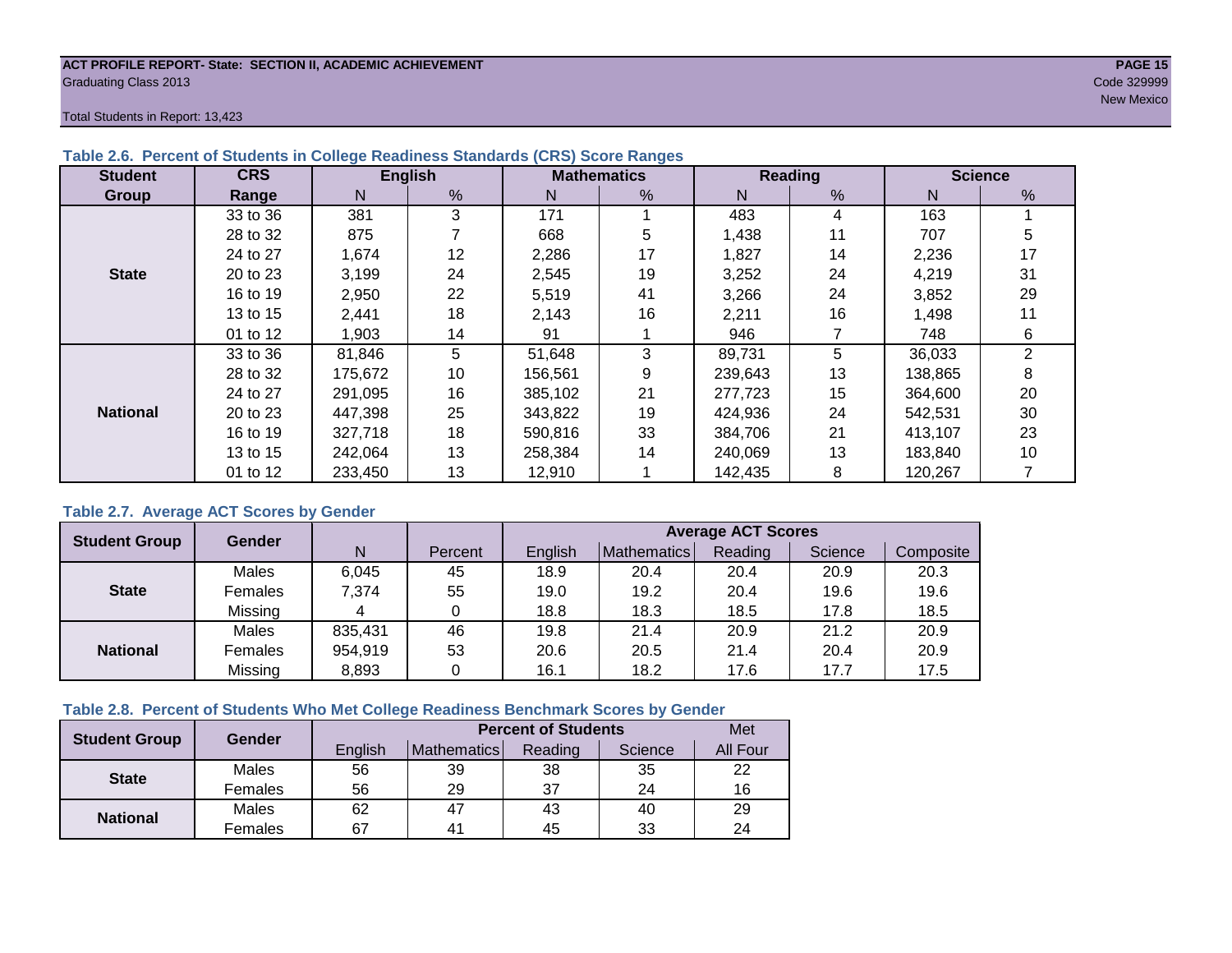#### **ACT PROFILE REPORT- State: SECTION II, ACADEMIC ACHIEVEMENT PAGE 16** Graduating Class 2013 Code 329999

| <b>Student</b>  | <b>Curriculum</b>         | N         | <b>English</b> |      | <b>Mathematics</b> |      | Reading |      | <b>Science</b> |      | <b>Composite</b> |      |
|-----------------|---------------------------|-----------|----------------|------|--------------------|------|---------|------|----------------|------|------------------|------|
| Group           | $\mathsf{Taken}^{\hat{}}$ |           | CRB %          | Avg  | CRB %              | Ava  | CRB %   | Avg  | CRB %          | Ava  | CRB $\%^4$       | Avg  |
|                 | Core or More <sup>2</sup> | 10,742    | 59             | 19.4 | 37                 | 20.1 | 40      | 20.8 | 32             | 20.5 | 21               | 20.3 |
| <b>State</b>    | Less than Core            | 2,481     | 42             | 17.3 | 20                 | 18.3 | 27      | 18.8 | 18             | 18.7 | 10               | 18.4 |
|                 | Missing <sup>3</sup>      | 200       | 33             | 15.7 | 16                 | 17.2 | 23      | 17.8 | 14             | 17.8 |                  | 17.3 |
|                 | Core or More              | 1,322,739 | 71             | 21.2 | 50                 | 21.7 | 50      | 22.0 | 42             | 21.5 | 31               | 21.7 |
| <b>National</b> | Less than Corel           | 396,592   | 48             | 17.8 | 27                 | 18.9 | 30      | 19.0 | 22             | 18.8 | 14               | 18.7 |
|                 | Missing                   | 79,912    | 36             | 16.0 | 19                 | 17.8 | 24      | 17.5 |                | 17.7 | 10               | 17.4 |

**Table 2.9. College Readiness Benchmark (CRB) Percent and Average ACT Scores by Overall High School Curriculum**

1 "Curriculum Taken" reflects overall high school curriculum in this table.

 $^2$  "Core or More" results correspond to students taking four or more years of English AND three or more years each of math, social studies, and natural science.

 $3$  Zero years or no coursework information reported in one or more content areas.

 $4$  Composite CRB% results reflect students who met all four subject-area benchmarks.

| Table 2.10. College Readiness Benchmark (CRB) Percent and Average ACT Scores by Content-Specific Curriculum |
|-------------------------------------------------------------------------------------------------------------|
|-------------------------------------------------------------------------------------------------------------|

| <b>Student</b>  | Curriculum                    |          | <b>English</b> |      |          | <b>Mathematics</b> | <b>Reading</b> |          |       |      | <b>Science</b> |       |      |  |
|-----------------|-------------------------------|----------|----------------|------|----------|--------------------|----------------|----------|-------|------|----------------|-------|------|--|
| Group           | $\mathsf{Taken}^{\mathsf{T}}$ |          | CRB %          | Avg  | N        | CRB %              | Avg            | N        | CRB % | Avg  | N              | CRB % | Avg  |  |
|                 | Core or More <sup>2</sup>     | 13,040   | 56             | 19.0 | 12,895   | 34                 | 19.8           | 12,703   | 38    | 20.4 | 11,472         | 32    | 20.5 |  |
| <b>State</b>    | Less than Core                | 206      | 40             | 16.7 | 341      |                    | 16.6           | 538      | 38    | 20.2 | 770.ا          | 13    | 18.2 |  |
|                 | Missing <sup>3</sup>          | 177      | 33             | 15.9 | 187      | 15                 | 17.2           | 182      | 24    | 18.0 | 181            | 15    | 17.9 |  |
|                 | Core or More                  | .646,286 | 67             | 20.6 | ,648,697 | 46                 | 21.3           | ,554,990 | 46    | 21.5 | ,506,965       | 40    | 21.3 |  |
| <b>National</b> | Less than Core                | 84,048   | 36             | 15.9 | 77,906   |                    | 16.3           | 171,617  | 32    | 19.7 | 218,267        |       | 18.0 |  |
|                 | Missing                       | 68,909   | 38             | 16.4 | 72,640   | 20                 | 17.9           | 72,636   | 25    | 17.7 | 74,011         | 18    | 17.8 |  |

<sup>1</sup>"Curriculum Taken" reflects content-specific curriculum in this table.

<sup>2</sup> "Core or More" results correspond to students taking four or more years of English or three or more years of math, social studies, or natural science, respectively. For instance, Reading "Core or More" results correspond to students taking three or more years of social studies, regardless of courses taken in other content areas.

 $3$  Zero years or no coursework information reported in the specified content area.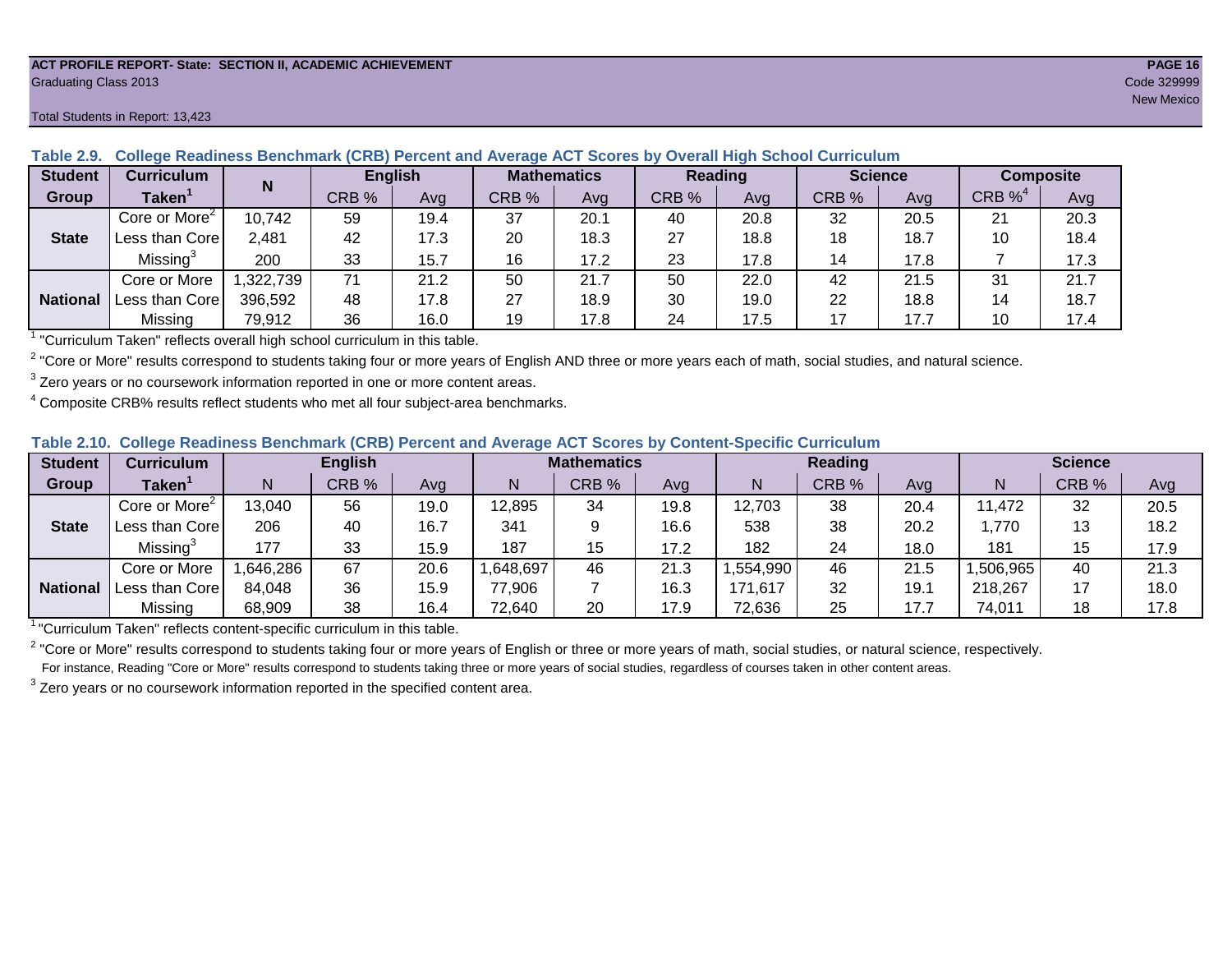Total Students in Report: 13,423

# Section III College Readiness and the Impact of Course Rigor

Beginning with the Graduating Class of 2013, all students whose scores are college reportable, both standard and extended time tests, are now included. Also beginning with the 2013 Graduating Class data, College Readiness Benchmarks for Reading and Science were updated to reflect the most recent college coursework research.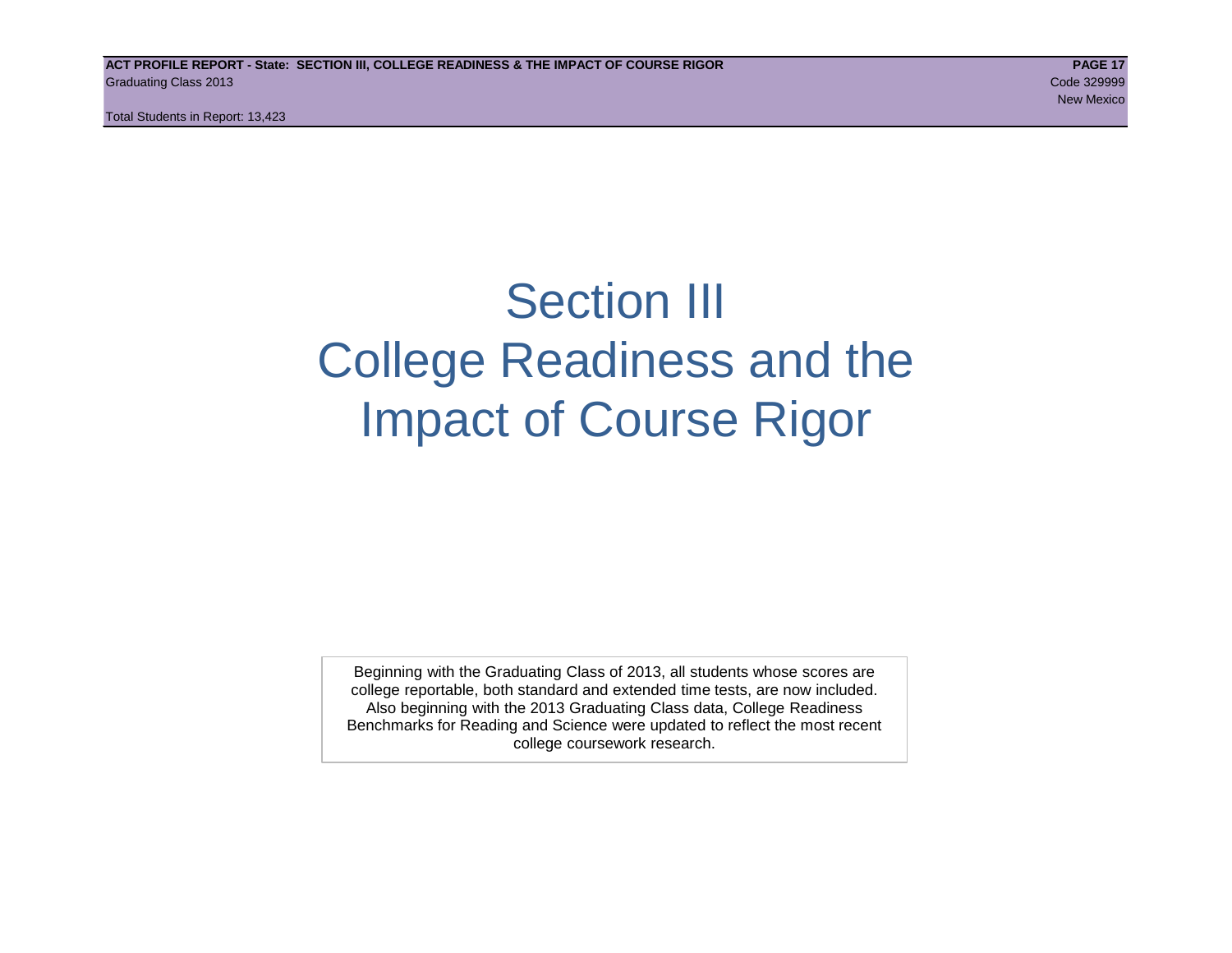#### **ACT PROFILE REPORT - State: SECTION III, COLLEGE READINESS & THE IMPACT OF COURSE RIGOR PAGE 18** Graduating Class 2013 Code 329999

new Mexico and the contract of the contract of the contract of the contract of the contract of the contract of

Total Students in Report: 13,423

### **Figure 3.1. Percent of Students Who Met ACT College Readiness Benchmark Scores by Race/Ethnicity: ENGLISH**



ACT English Benchmark Score = **18**

**□ Percent Ready DPercent Not Ready**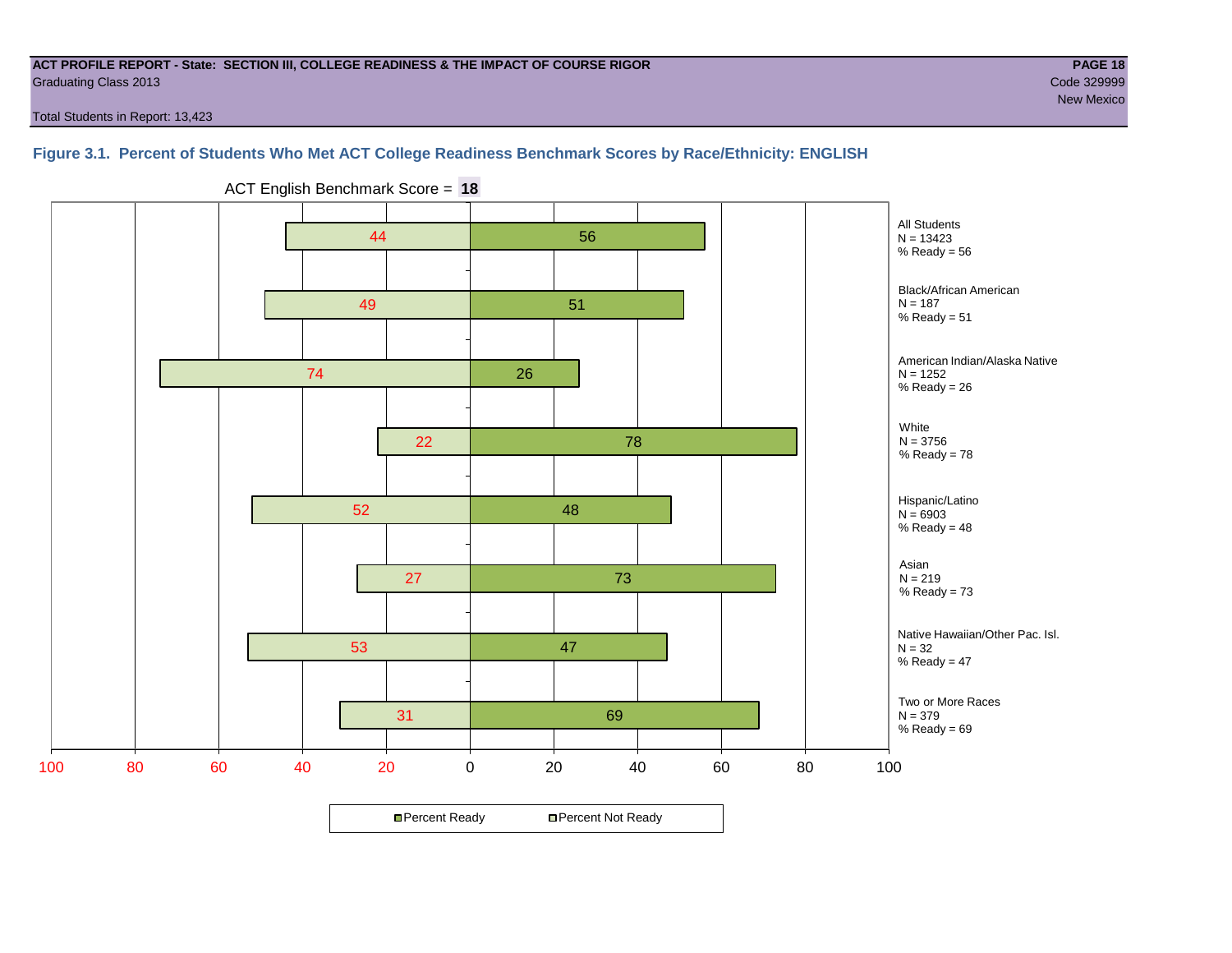#### **ACT PROFILE REPORT - State: SECTION III, COLLEGE READINESS & THE IMPACT OF COURSE RIGOR PAGE 19** Graduating Class 2013 Code 329999

new Mexico and the contract of the contract of the contract of the contract of the contract of the contract of

Total Students in Report: 13,423

### **Figure 3.2. Percent of Students Who Met ACT College Readiness Benchmark Scores by Race/Ethnicity: MATHEMATICS**



ACT Mathematics Benchmark Score = **22**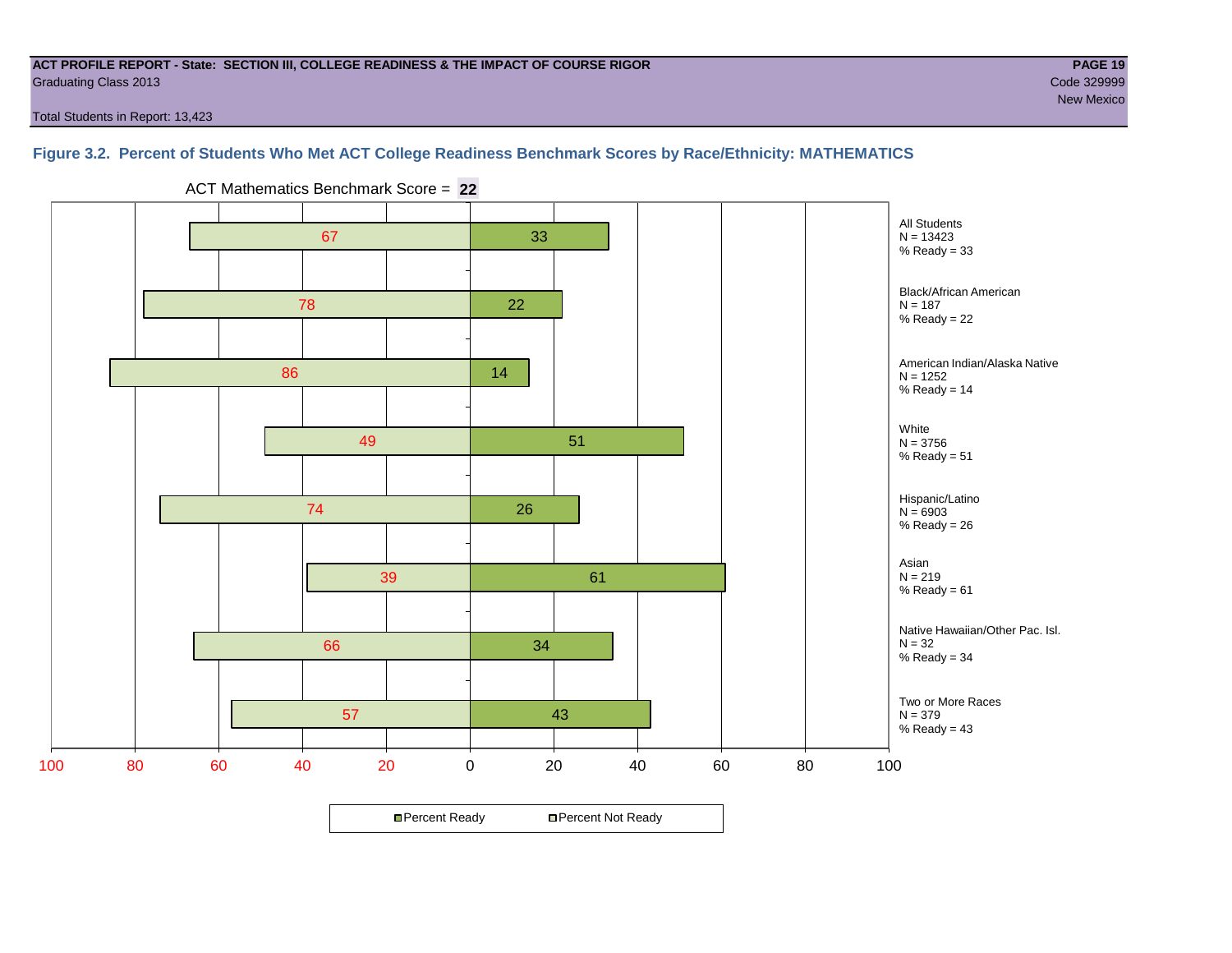#### **ACT PROFILE REPORT - State: SECTION III, COLLEGE READINESS & THE IMPACT OF COURSE RIGOR PAGE 20** Graduating Class 2013 Code 329999

new Mexico and the contract of the contract of the contract of the contract of the contract of the contract of

Total Students in Report: 13,423

#### **Figure 3.3. Percent of Students Who Met ACT College Readiness Benchmark Scores by Race/Ethnicity: READING**



ACT Reading Benchmark Score = **22**

**□ Percent Ready DPercent Not Ready**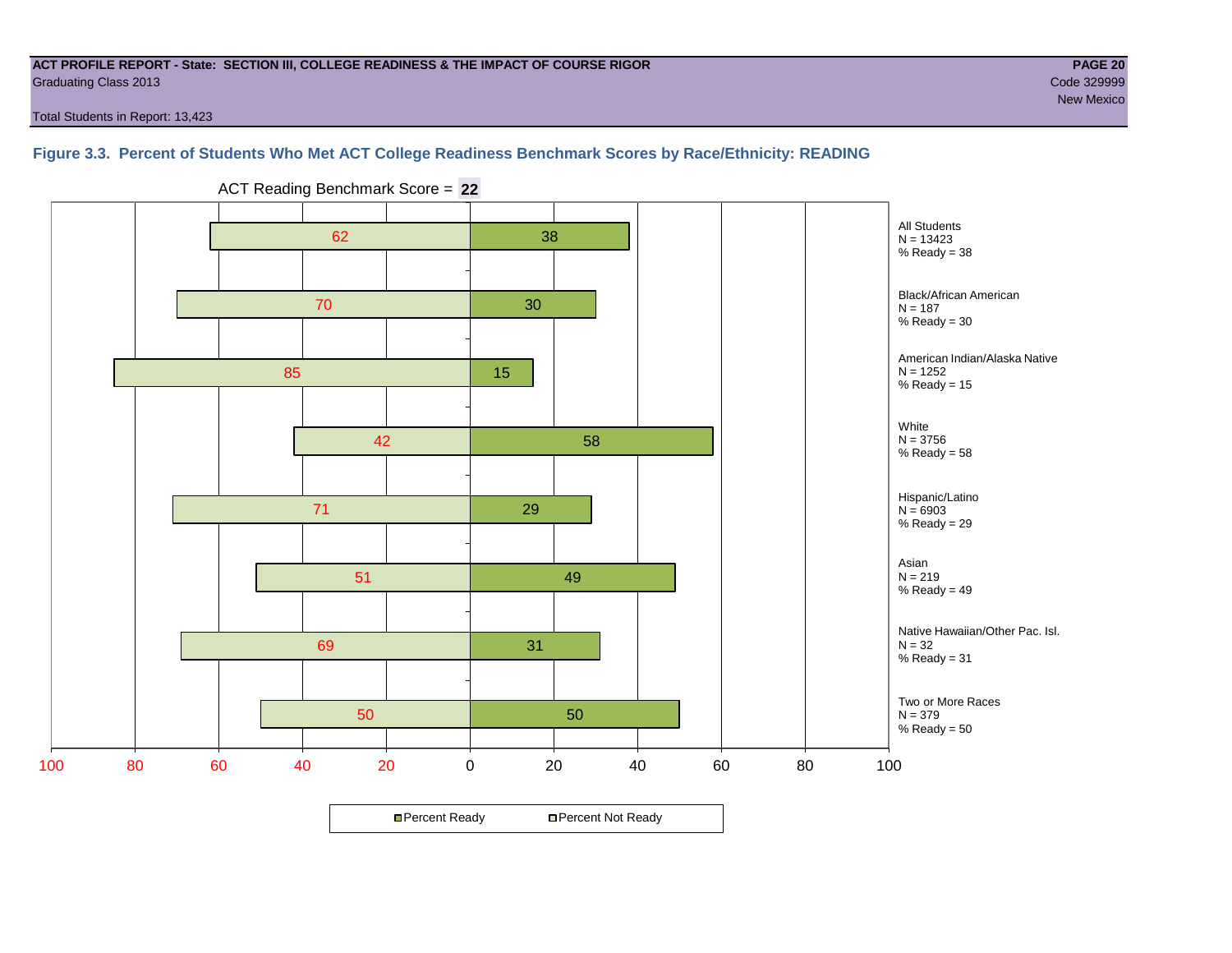#### **ACT PROFILE REPORT - State: SECTION III, COLLEGE READINESS & THE IMPACT OF COURSE RIGOR PAGE 21** Graduating Class 2013 Code 329999

new Mexico and the contract of the contract of the contract of the contract of the contract of the contract of

Total Students in Report: 13,423

#### **Figure 3.4. Percent of Students Who Met ACT College Readiness Benchmark Scores by Race/Ethnicity: SCIENCE**



ACT Science Benchmark Score = **23**

**□ Percent Ready DPercent Not Ready**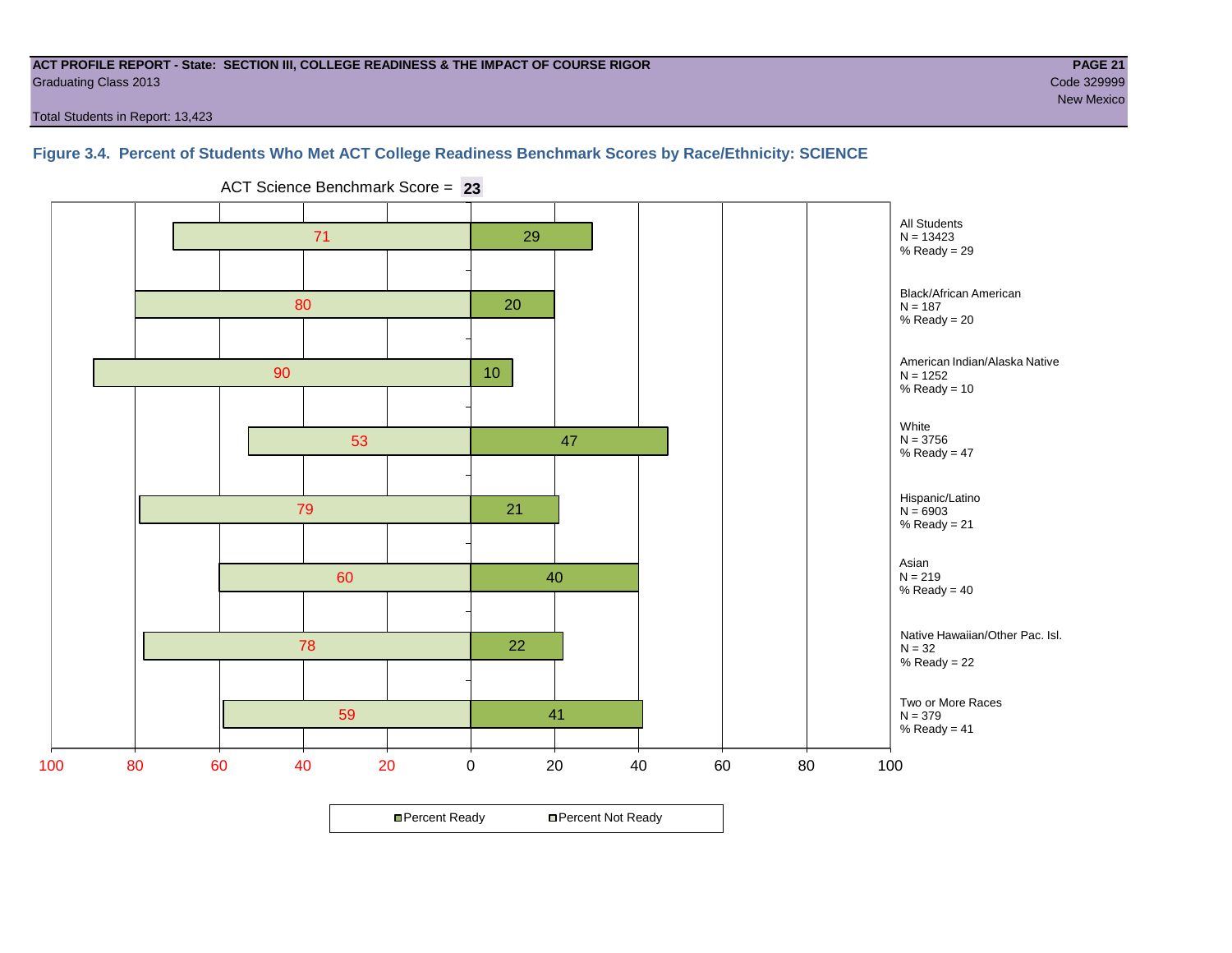#### **ACT PROFILE REPORT - State: SECTION III, COLLEGE READINESS & THE IMPACT OF COURSE RIGOR PAGE 22** Graduating Class 2013 Code 329999

Total Students in Report: 13,423

**Figure 3.5. Percent of Students Who Met ACT College Readiness Benchmark Scores by Race/Ethnicity: ALL FOUR**

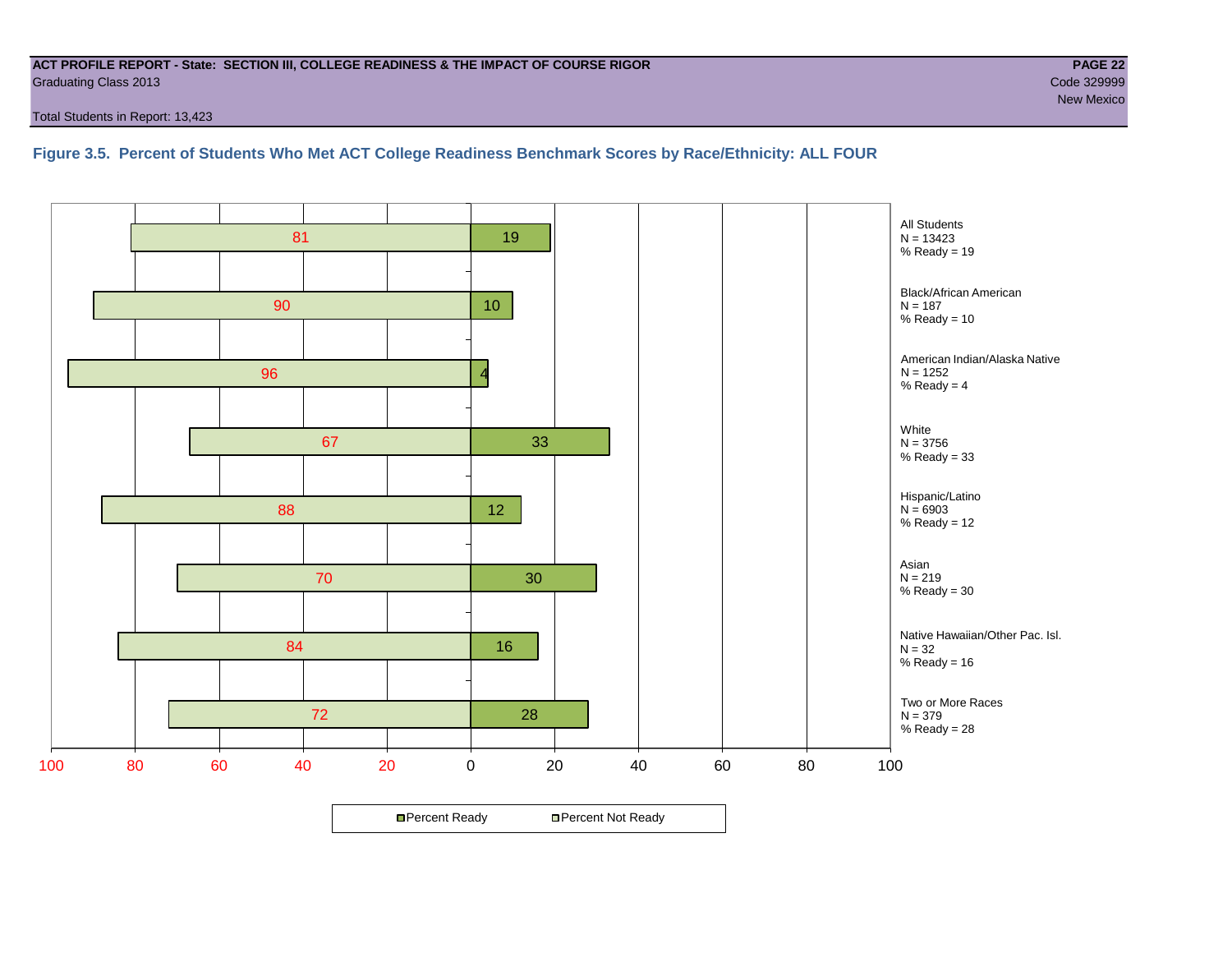#### **ACT PROFILE REPORT - State: SECTION III, COLLEGE READINESS & THE IMPACT OF COURSE RIGOR PAGE 23** Graduating Class 2013 Code 329999

Total Students in Report: 13,423

**Table 3.1. Average ACT Scores and Average ACT Score Changes by Common Course Patterns**

| <b>Course Pattern</b>                            |                |                | <b>All Students</b> |                     | <b>Males</b> |                |            |                       |                | <b>Females</b> |            |                        |
|--------------------------------------------------|----------------|----------------|---------------------|---------------------|--------------|----------------|------------|-----------------------|----------------|----------------|------------|------------------------|
|                                                  |                |                | <b>ACT</b>          | <b>Course Value</b> |              |                | <b>ACT</b> | <b>Course Value</b>   |                |                | <b>ACT</b> | <b>Course Value</b>    |
| <b>ENGLISH COURSE PATTERN</b>                    | N.             | Percent        | English             | Added <sup>1</sup>  | N            | Percent        | English    | Added <sup>1</sup>    | $\overline{N}$ | Percent        | English    | A d d e d <sup>1</sup> |
| Eng 9, Eng 10, Eng 11, Eng 12, & Other English   | 2,821          | 21             | 19.2                | 2.5                 | 1,198        | 20             | 19.2       | 3.1                   | 1,623          | 22             | 19.2       | 1.9                    |
| Eng 9, Eng 10, Eng 11, Eng 12                    | 10,219         | 76             | 19.0                | 2.3                 | 4,640        | 77             | 19.0       | 2.9                   | 5,578          | 76             | 19.0       | 1.7                    |
| Less than 4 years of English                     | 206            | $\overline{2}$ | 16.7                |                     | 110          | 2              | 16.1       | $\sim$                | 95             | $\mathbf{1}$   | 17.3       |                        |
| Zero years / no English courses reported         | 177            | $\mathbf 1$    | 15.9                |                     | 97           | 2              | 15.1       |                       | 78             | $\mathbf{1}$   | 16.7       |                        |
|                                                  |                |                | <b>ACT</b>          | <b>Course Value</b> |              |                | <b>ACT</b> | <b>Course Value</b>   |                |                | <b>ACT</b> | <b>Course Value</b>    |
| <b>MATHEMATICS COURSE PATTERN</b>                | N <sub>1</sub> | Percent        | Math                | Added               | $\mathsf{N}$ | Percent        | Math       | $A dded$ <sup>1</sup> | $\mathsf{N}$   | Percent        | Math       | A d d e d <sup>1</sup> |
| Alg 1, Alg 2, Geom, Trig, & Calc                 | 886            | $\overline{7}$ | 21.7                | 5.1                 | 405          | $\overline{7}$ | 22.2       | 5.1                   | 481            | $\overline{7}$ | 21.3       | 5.2                    |
| Alg 1, Alg 2, Geom, Trig, & Other Adv Math       | 1.172          | 9              | 20.9                | 4.3                 | 453          | $\overline{7}$ | 21.2       | 4.1                   | 719            | 10             | 20.7       | 4.6                    |
| Alg 1, Alg 2, Geom, & Trig                       | 1.145          | 9              | 18.4                | 1.8                 | 485          | 8              | 18.8       | 1.7                   | 660            | 9              | 18.1       | 2.0                    |
| Alg 1, Alg 2, Geom, & Other Adv Math             | 3,035          | 23             | 18.6                | 2.0                 | 1,188        | 20             | 19.0       | 1.9                   | 1,847          | 25             | 18.3       | 2.2                    |
| Other comb of 4 or more years of Math            | 4,642          | 35             | 21.4                | 4.8                 | 2,326        | 38             | 22.3       | 5.2                   | 2,315          | 31             | 20.5       | 4.4                    |
| Alg 1, Alg 2, & Geom                             | 1,288          | 10             | 16.9                | 0.3                 | 593          | 10             | 17.2       | 0.1                   | 695            | 9              | 16.7       | 0.6                    |
| Other comb of 3 or 3.5 years of Math             | 727            | 5              | 18.6                | 2.0                 | 332          | 5              | 19.3       | 2.2                   | 395            | 5              | 18.0       | 1.9                    |
| Less than 3 years of Math                        | 341            | 3              | 16.6                |                     | 164          | $\mathbf{3}$   | 17.1       | $\blacksquare$        | 177            | $\overline{2}$ | 16.1       |                        |
| Zero years / no Math courses reported            | 187            | $\mathbf 1$    | 17.2                |                     | 99           | 2              | 17.3       | $\blacksquare$        | 85             | 1              | 17.1       |                        |
|                                                  |                |                | <b>ACT</b>          | <b>Course Value</b> |              |                | <b>ACT</b> | <b>Course Value</b>   |                |                | <b>ACT</b> | <b>Course Value</b>    |
| <b>SOCIAL SCIENCE COURSE PATTERN</b>             | N <sub>1</sub> | Percent        | Reading             | Added               | $\mathsf{N}$ | Percent        | Reading    | Added <sup>1</sup>    | N              | Percent        | Reading    | $A dded^1$             |
| US Hist, World Hist, Am Gov, & Other Hist        | 935            | $\overline{7}$ | 20.0                | $-0.2$              | 435          | $\overline{7}$ | 20.3       | 0.5                   | 500            | $\overline{7}$ | 19.7       | $-1.0$                 |
| Other comb of 4 or more years Social Science     | 8.842          | 66             | 21.0                | 0.8                 | 3,960        | 66             | 21.0       | 1.2                   | 4,882          | 66             | 21.0       | 0.3                    |
| US Hist, World Hist, & Am Gov                    | 528            | $\overline{4}$ | 17.5                | $-2.7$              | 232          | $\overline{4}$ | 17.6       | $-2.2$                | 296            | $\overline{4}$ | 17.4       | $-3.3$                 |
| Other comb of 3 or 3.5 years of Social Science   | 2,398          | 18             | 19.4                | $-0.8$              | 1,054        | 17             | 19.5       | $-0.3$                | 1,343          | 18             | 19.2       | $-1.5$                 |
| Less than 3 years of Social Science              | 538            | $\overline{4}$ | 20.2                |                     | 267          | $\overline{4}$ | 19.8       | $\sim$                | 270            | 4              | 20.7       |                        |
| Zero years / no Social Science courses reported  | 182            | 1              | 18.0                |                     | 97           | 2              | 17.7       | $\sim$                | 83             | 1              | 18.2       |                        |
|                                                  |                |                | <b>ACT</b>          | <b>Course Value</b> |              |                | <b>ACT</b> | <b>Course Value</b>   |                |                | <b>ACT</b> | <b>Course Value</b>    |
| NATURAL SCIENCE COURSE PATTERN                   | N <sub>1</sub> | Percent        | Science             | Added               | $\mathsf{N}$ | Percent        | Science    | Added <sup>1</sup>    | $\mathsf{N}$   | Percent        | Science    | A d d e d <sup>1</sup> |
| Gen Sci <sup>2</sup> , Bio, Chem, & Phys         | 5,671          | 42             | 20.9                | 2.7                 | 2,751        | 46             | 21.7       | 3.3                   | 2,919          | 40             | 20.1       | 2.1                    |
| Bio, Chem, Phys                                  | 1,436          | 11             | 21.5                | 3.3                 | 632          | 10             | 22.5       | 4.1                   | 804            | 11             | 20.7       | 2.7                    |
| Gen Sci <sup>2</sup> , Bio, Chem                 | 3,873          | 29             | 19.7                | 1.5                 | 1,604        | 27             | 20.1       | 1.7                   | 2,269          | 31             | 19.4       | 1.4                    |
| Other comb of 3 years of Natural Science         | 492            | $\overline{4}$ | 19.4                | 1.2                 | 249          | $\overline{4}$ | 20.3       | 1.9                   | 243            | 3              | 18.6       | 0.6                    |
| Less than 3 years of Natural Science             | 1,770          | 13             | 18.2                |                     | 712          | 12             | 18.4       |                       | 1,057          | 14             | 18.0       |                        |
| Zero years / no Natural Science courses reported | 181            | -1             | 17.9                |                     | 97           | $\overline{2}$ | 18.1       | $\sim$                | 82             | 1              | 17.6       |                        |

<sup>1</sup>Course value added is defined as the average ACT score change compared to course sequences in which students took

less than four years of English or less than three years of Mathematics, Social Science or Natural Science.

<sup>2</sup>Includes General, Physical and Earth Sciences.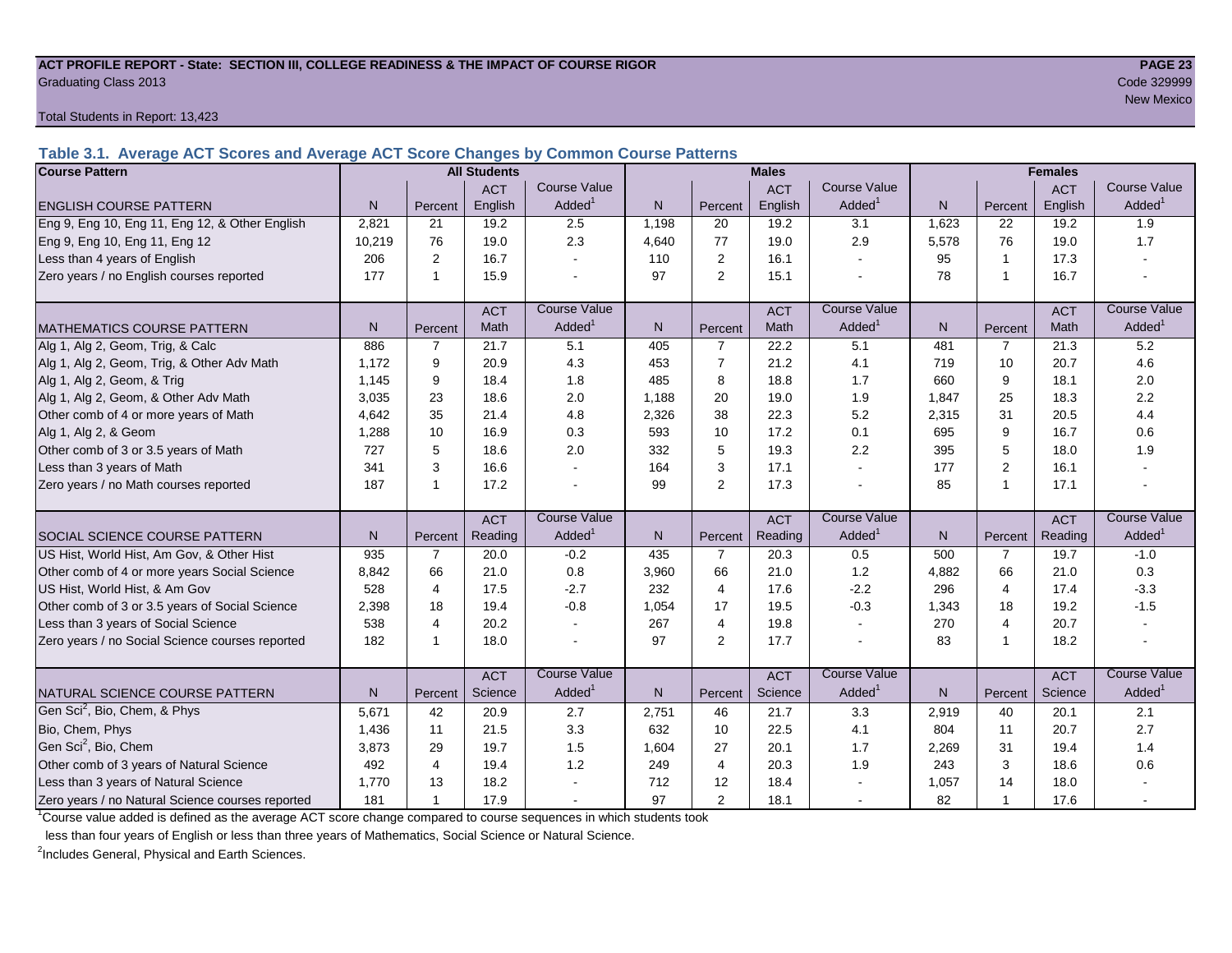#### ACT PROFILE REPORT - State: SECTION III, COLLEGE READINESS & THE IMPACT OF COURSE RIGOR **PAGE 24 Graduating Class 2013** Code 329999 Code 329999

New Mexico and the contract of the contract of the contract of the contract of the contract of the contract of

#### Total Students in Report: 13,423

## **Table 3.2. College Readiness Percents by Common Course Patterns**

| <b>Course Pattern</b>                            |              |                       | <b>State</b> |                  | <b>National</b> |                       |         |                  |  |  |
|--------------------------------------------------|--------------|-----------------------|--------------|------------------|-----------------|-----------------------|---------|------------------|--|--|
|                                                  |              | <b>Percent Taking</b> | Avg ACT      | Percent Who Met  |                 | <b>Percent Taking</b> | Avg ACT | Percent Who Met  |  |  |
| <b>ENGLISH COURSE PATTERN</b>                    | $\mathsf{N}$ | Pattern               | English      | <b>Benchmark</b> | $\mathsf{N}$    | Pattern               | English | <b>Benchmark</b> |  |  |
| Eng 9, Eng 10, Eng 11, Eng 12, & Other English   | 2,821        | 21                    | 19.2         | 57               | 380,375         | 21                    | 21.6    | 73               |  |  |
| Eng 9, Eng 10, Eng 11, Eng 12                    | 10,219       | 76                    | 19.0         | 56               | 1,265,911       | 70                    | 20.3    | 65               |  |  |
| Less than 4 years of English                     | 206          | 2                     | 16.7         | 40               | 84,048          | 5                     | 15.9    | 36               |  |  |
| Zero years / no English courses reported         | 177          | 1                     | 15.9         | 33               | 68,909          | 4                     | 16.4    | 38               |  |  |
|                                                  |              |                       |              |                  |                 |                       |         |                  |  |  |
|                                                  |              | <b>Percent Taking</b> | Avg ACT      | Percent Who Met  |                 | <b>Percent Taking</b> | Avg ACT | Percent Who Met  |  |  |
| IMATHEMATICS COURSE PATTERN                      | N            | Pattern               | Math         | <b>Benchmark</b> | ${\sf N}$       | Pattern               | Math    | Benchmark        |  |  |
| Alg 1, Alg 2, Geom, Trig, & Calc                 | 886          |                       | 21.7         | 52               | 113,999         | 6                     | 23.8    | 68               |  |  |
| Alg 1, Alg 2, Geom, Trig, & Other Adv Math       | 1,172        | 9                     | 20.9         | 46               | 155,095         | 9                     | 21.9    | 56               |  |  |
| Alg 1, Alg 2, Geom, & Trig                       | 1,145        | 9                     | 18.4         | 21               | 119,993         | 7                     | 19.4    | 32               |  |  |
| Alg 1, Alg 2, Geom, & Other Adv Math             | 3,035        | 23                    | 18.6         | 22               | 336,291         | 19                    | 19.6    | 32               |  |  |
| Other comb of 4 or more years of Math            | 4,642        | 35                    | 21.4         | 48               | 610,720         | 34                    | 23.6    | 65               |  |  |
| Alg 1, Alg 2, & Geom                             | 1,288        | 10                    | 16.9         | 10               | 223,733         | 12                    | 17.2    | 11               |  |  |
| Other comb of 3 or 3.5 years of Math             | 727          | 5                     | 18.6         | 26               | 88,866          | 5                     | 19.7    | 34               |  |  |
| Less than 3 years of Math                        | 341          | 3                     | 16.6         | 9                | 77,906          | 4                     | 16.3    | $\overline{7}$   |  |  |
| Zero years / no Math courses reported            | 187          |                       | 17.2         | 15               | 72,640          | 4                     | 17.9    | 20               |  |  |
|                                                  |              |                       |              |                  |                 |                       |         |                  |  |  |
|                                                  |              | <b>Percent Taking</b> | Avg ACT      | Percent Who Met  |                 | <b>Percent Taking</b> | Avg ACT | Percent Who Met  |  |  |
| <b>SOCIAL SCIENCE COURSE PATTERN</b>             | N            | Pattern               | Reading      | <b>Benchmark</b> | N               | Pattern               | Reading | <b>Benchmark</b> |  |  |
| US Hist, World Hist, Am Gov, & Other Hist        | 935          | $\overline{7}$        | 20.0         | 34               | 50,989          | 3                     | 22.2    | 51               |  |  |
| Other comb of 4 or more years Social Science     | 8,842        | 66                    | 21.0         | 41               | 908,394         | 50                    | 22.0    | 50               |  |  |
| US Hist, World Hist, & Am Gov                    | 528          | 4                     | 17.5         | 20               | 106,021         | 6                     | 19.5    | 34               |  |  |
| Other comb of 3 or 3.5 years of Social Science   | 2,398        | 18                    | 19.4         | 30               | 489,586         | 27                    | 21.0    | 43               |  |  |
| Less than 3 years of Social Science              | 538          | 4                     | 20.2         | 38               | 171,617         | 10                    | 19.1    | 32               |  |  |
| Zero years / no Social Science courses reported  | 182          | 1                     | 18.0         | 24               | 72,636          | $\overline{4}$        | 17.7    | 25               |  |  |
|                                                  |              |                       |              |                  |                 |                       |         |                  |  |  |
|                                                  |              | <b>Percent Taking</b> | Avg ACT      | Percent Who Met  |                 | <b>Percent Taking</b> | Avg ACT | Percent Who Met  |  |  |
| NATURAL SCIENCE COURSE PATTERN                   | N            | Pattern               | Science      | <b>Benchmark</b> | N               | Pattern               | Science | <b>Benchmark</b> |  |  |
| Gen Sci <sup>1</sup> , Bio, Chem, & Phys         | 5,671        | 42                    | 20.9         | 34               | 767,293         | 43                    | 21.9    | 46               |  |  |
| Bio, Chem, Phys                                  | 1,436        | 11                    | 21.5         | 40               | 183,685         | 10                    | 23.0    | 54               |  |  |
| Gen Sci <sup>1</sup> , Bio, Chem                 | 3,873        | 29                    | 19.7         | 25               | 504,165         | 28                    | 19.9    | 28               |  |  |
| Other comb of 3 years of Natural Science         | 492          | 4                     | 19.4         | 24               | 51,822          | 3                     | 19.1    | 25               |  |  |
| Less than 3 years of Natural Science             | 1,770        | 13                    | 18.2         | 13               | 218,267         | 12                    | 18.0    | 17               |  |  |
| Zero years / no Natural Science courses reported | 181          | 1                     | 17.9         | 15               | 74,011          | 4                     | 17.8    | 18               |  |  |

<sup>1</sup>Includes General, Physical and Earth Sciences.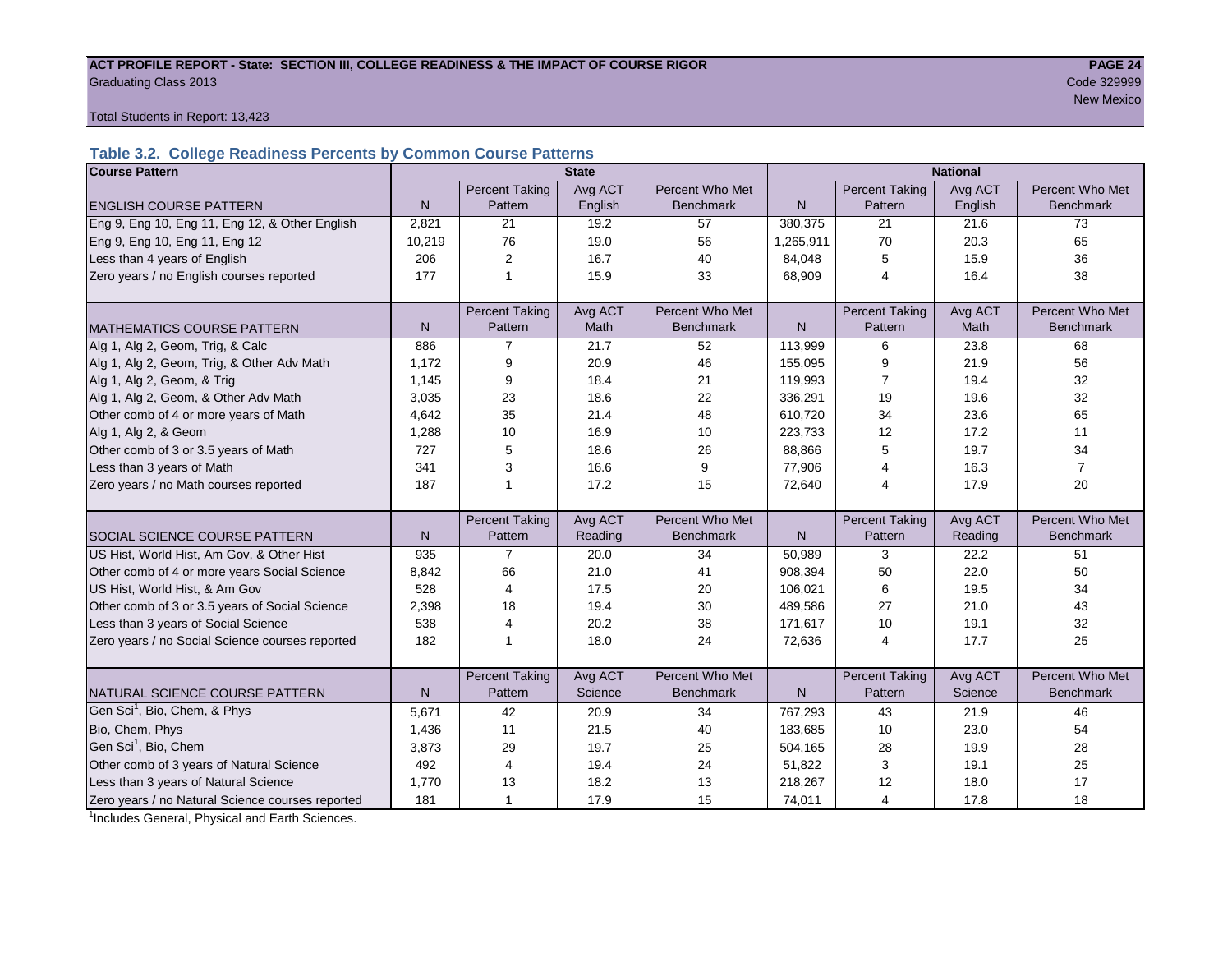Total Students in Report: 13,423

# Section IV Career and Educational Aspirations

Beginning with the Graduating Class of 2013, all students whose scores are college reportable, both standard and extended time tests, are now included. Also beginning with the 2013 Graduating Class data, College Readiness Benchmarks for Reading and Science were updated to reflect the most recent college coursework research.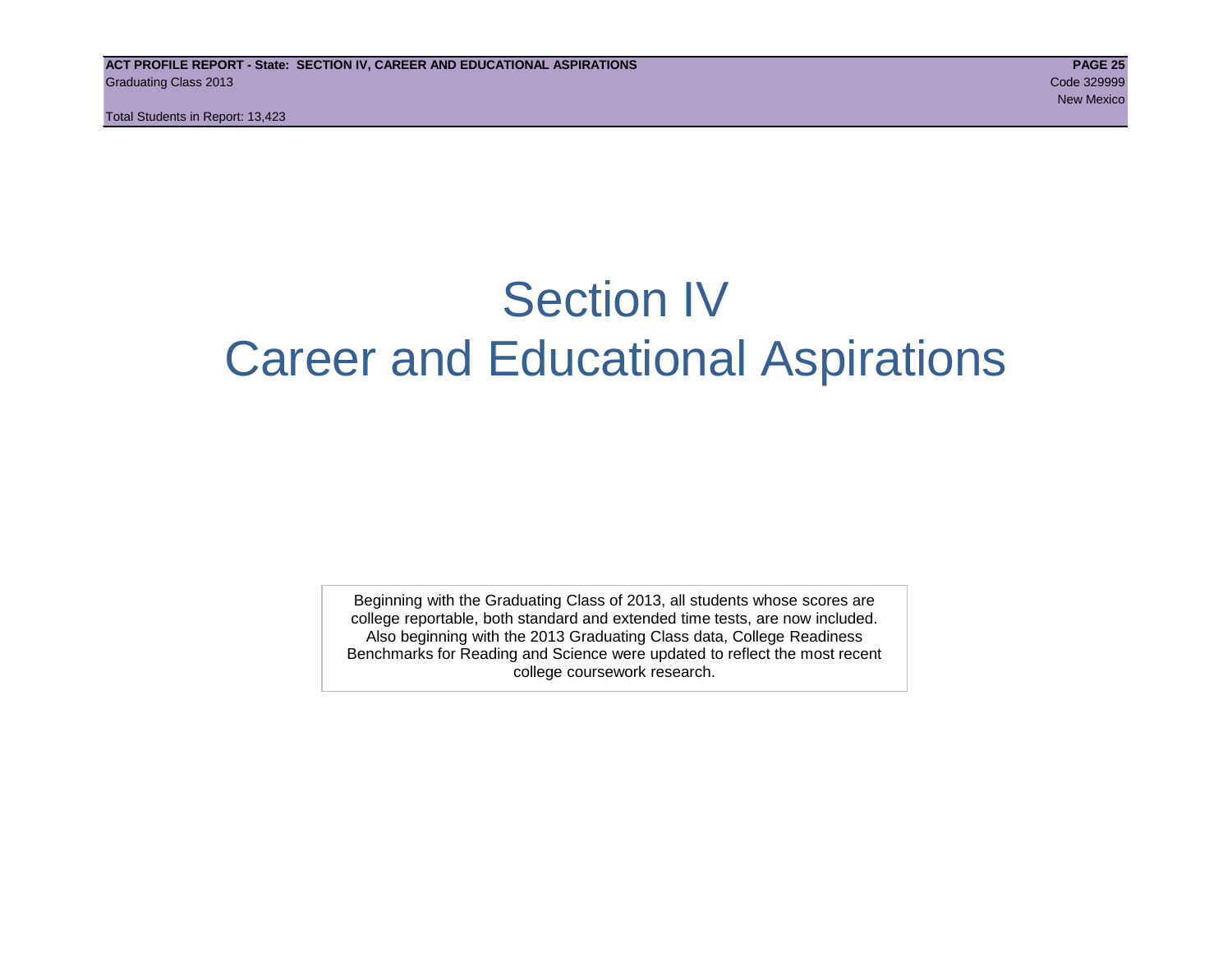#### **ACT PROFILE REPORT - State: SECTION IV, CAREER AND EDUCATIONAL ASPIRATIONS PAGE 26** Graduating Class 2013 Code 329999

# New Mexico and the contract of the contract of the contract of the contract of the contract of the contract of

#### Total Students in Report: 13,423

**Table 4.1. Distribution of Planned Educational Majors for All Students by College Plans**

|                                              |                | <b>All Students</b>  |                 |                | Plan on 2 Years or Less of College |                 |       | Plan on 4 Years or More of College |                 |
|----------------------------------------------|----------------|----------------------|-----------------|----------------|------------------------------------|-----------------|-------|------------------------------------|-----------------|
| <b>Planned Educational Major</b>             | N <sup>1</sup> | Percent <sup>2</sup> | Avg ACT<br>Comp | N <sub>1</sub> | Percent <sup>2</sup>               | Avg ACT<br>Comp | N.    | Percent <sup>2</sup>               | Avg ACT<br>Comp |
| Agriculture & Natural Resources Conservation | 291            | 2                    | 18.6            | 27             | $\boldsymbol{\Lambda}$             | 15.8            | 251   | $\overline{2}$                     | 19.0            |
| Architecture                                 | 251            | 2                    | 19.7            | 9              |                                    | 15.4            | 233   | 2                                  | 19.9            |
| Area, Ethnic, & Multidisciplinary Studies    | 15             | $\Omega$             | 20.6            | 0              | $\Omega$                           |                 | 15    | 0                                  | 20.6            |
| Arts: Visual & Performing                    | 1,004          |                      | 20.1            | 56             | 8                                  | 16.5            | 863   |                                    | 20.3            |
| <b>Business</b>                              | 988            |                      | 19.1            | 66             | 9                                  | 16.0            | 872   |                                    | 19.4            |
| Communications                               | 170            |                      | 20.4            | 9              |                                    | 16.4            | 148   | 1                                  | 20.5            |
| Community, Family, & Personal Services       | 327            | 2                    | 17.7            | 38             | 5                                  | 15.9            | 262   | 2                                  | 18.2            |
| <b>Computer Science &amp; Mathematics</b>    | 283            | $\overline{2}$       | 22.7            | 9              |                                    | 17.3            | 257   |                                    | 22.9            |
| Education                                    | 521            | 4                    | 19.3            | 12             | 2                                  | 15.4            | 485   |                                    | 19.6            |
| Engineering                                  | 1,195          | 9                    | 22.3            | 40             | 5                                  | 15.6            | 1,093 | 9                                  | 22.5            |
| Engineering Technology & Drafting            | 235            | 2                    | 18.8            | 30             | 4                                  | 15.9            | 190   | $\overline{2}$                     | 19.5            |
| English & Foreign Languages                  | 157            |                      | 22.9            | 0              | $\Omega$                           |                 | 143   |                                    | 22.8            |
| Health Administration & Assisting            | 705            | 5                    | 17.1            | 74             | 10                                 | 15.9            | 573   | 5                                  | 17.4            |
| Health Sciences & Technologies               | 2,735          | 20                   | 19.5            | 116            | 16                                 | 17.0            | 2,493 | 21                                 | 19.7            |
| Philosophy, Religion, & Theology             | 81             |                      | 20.7            |                | $\Omega$                           | 17.0            | 72    |                                    | 21.0            |
| Repair, Production, & Construction           | 158            |                      | 16.8            | 64             | 9                                  | 16.3            | 76    |                                    | 17.5            |
| Sciences: Biological & Physical              | 827            | 6                    | 22.4            | 9              |                                    | 15.4            | 779   |                                    | 22.5            |
| Social Sciences & Law                        | 1,270          | 9                    | 19.8            | 42             | 6                                  | 15.6            | 1,173 | 10                                 | 20.0            |
| Undecided                                    | 2,006          | 15                   | 20.2            | 114            | 16                                 | 16.4            | 1,664 | 14                                 | 20.5            |
| No Response                                  | 204            | $\overline{2}$       | 16.9            | 12             | 2                                  | 13.3            | 47    | 0                                  | 18.6            |

1 2-Year and 4-Year "N" counts do not reflect "Missing" and "Other" college plans, therefore they may not add up to the N count for All Students.

<sup>2</sup> Percent of students tested within College Plan groups (All Students, 2-Year, 4-Year).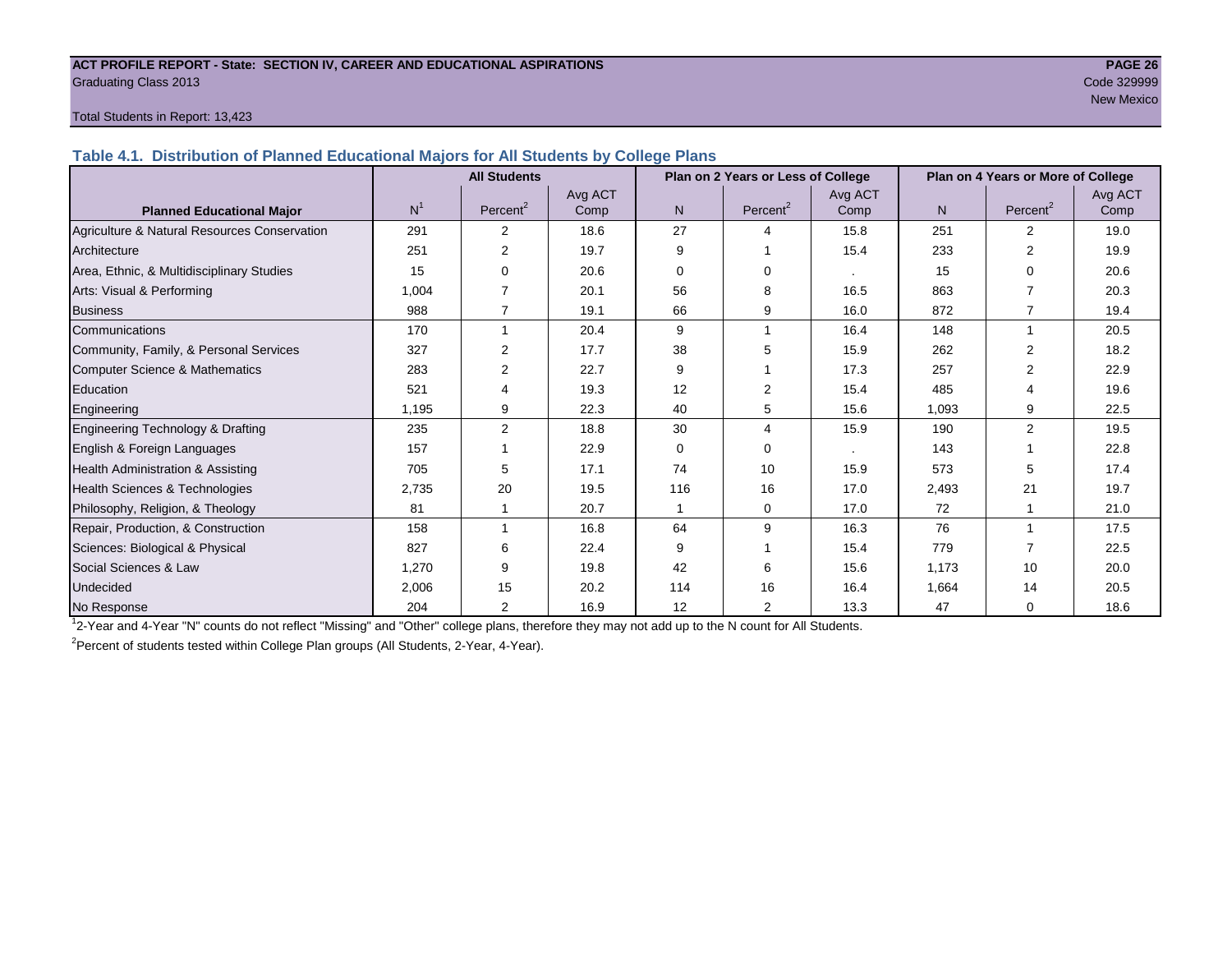#### **ACT PROFILE REPORT - State: SECTION IV, CAREER AND EDUCATIONAL ASPIRATIONS PAGE 27** Graduating Class 2013 Code 329999

Total Students in Report: 13,423

#### **Table 4.2. Average ACT Composite Scores for Racial/Ethnic Groups by Post-Secondary Educational Aspirations**

| <b>Educational Degree</b> | <b>All Racial/Ethnic Groups</b><br><b>Combined</b> |         | <b>Black/African American</b> |         |     | American Indian/ Alaska Native |       | White   | Hispanic/Latino |         |  |
|---------------------------|----------------------------------------------------|---------|-------------------------------|---------|-----|--------------------------------|-------|---------|-----------------|---------|--|
| <b>Aspirations</b>        | N.                                                 | Average | N                             | Average | N   | Average                        | Ν     | Average | N               | Average |  |
| Voc-Tech                  | 195                                                | 16.0    |                               | 12.8    | 30  | 14.6                           | 37    | 19.2    | 113             | 15.3    |  |
| 2-yr College Degree       | 533                                                | 16.3    |                               | 17.0    | 110 | 14.8                           | 92    | 18.1    | 303             | 16.1    |  |
| <b>Bachelors Degree</b>   | 6,547                                              | 18.8    | 86                            | 17.6    | 640 | 16.7                           | 1.793 | 21.0    | 3,489           | 18.0    |  |
| <b>Graduate Study</b>     | 1,931                                              | 22.5    | 29                            | 20.8    | 82  | 18.9                           | 707   | 24.4    | 899             | 21.2    |  |
| Prof. Level Degree        | 3,211                                              | 21.8    | 56                            | 19.8    | 254 | 18.1                           | 910   | 24.5    | 1.621           | 20.7    |  |
| Other                     | 298                                                | 17.1    |                               | 17.5    | 47  | 14.4                           | 41    | 20.6    | 180             | 16.6    |  |
| No Response               | 708                                                | 19.4    |                               | 18.7    | 89  | 15.2                           | 176   | 22.9    | 298             | 18.1    |  |

| <b>Educational Degree</b> | <b>All Racial/Ethnic Groups</b><br><b>Combined</b> |         | Asian |         |    | Native Hawaiian/<br><b>Other Pacific Islander</b> |     | Two or more races | Prefer not to respond/<br><b>No Response</b> |         |
|---------------------------|----------------------------------------------------|---------|-------|---------|----|---------------------------------------------------|-----|-------------------|----------------------------------------------|---------|
| <b>Aspirations</b>        | N                                                  | Average | N     | Average | N  | Average                                           |     | Average           | N                                            | Average |
| Voc-Tech                  | 195                                                | 16.0    |       | 17.8    |    |                                                   |     | 20.0              |                                              | 15.5    |
| 2-yr College Degree       | 533                                                | 16.3    |       |         |    |                                                   |     | 16.0              | 19                                           | 17.6    |
| <b>Bachelors Degree</b>   | 6,547                                              | 18.8    | 74    | 19.5    | 13 | 18.2                                              | 168 | 20.1              | 284                                          | 19.4    |
| <b>Graduate Study</b>     | 1,931                                              | 22.5    | 37    | 24.6    |    | 22.1                                              | 67  | 23.5              | 102                                          | 23.4    |
| Prof. Level Degree        | 3,211                                              | 21.8    | 81    | 24.2    |    | 22.6                                              | 118 | 22.7              | 166                                          | 23.0    |
| Other                     | 298                                                | 17.1    |       | 19.8    |    | 20.0                                              |     | 15.0              | 19                                           | 19.7    |
| No Response               | 708                                                | 19.4    |       | 24.0    |    | 13.2                                              | 15  | 22.5              | 101                                          | 20.0    |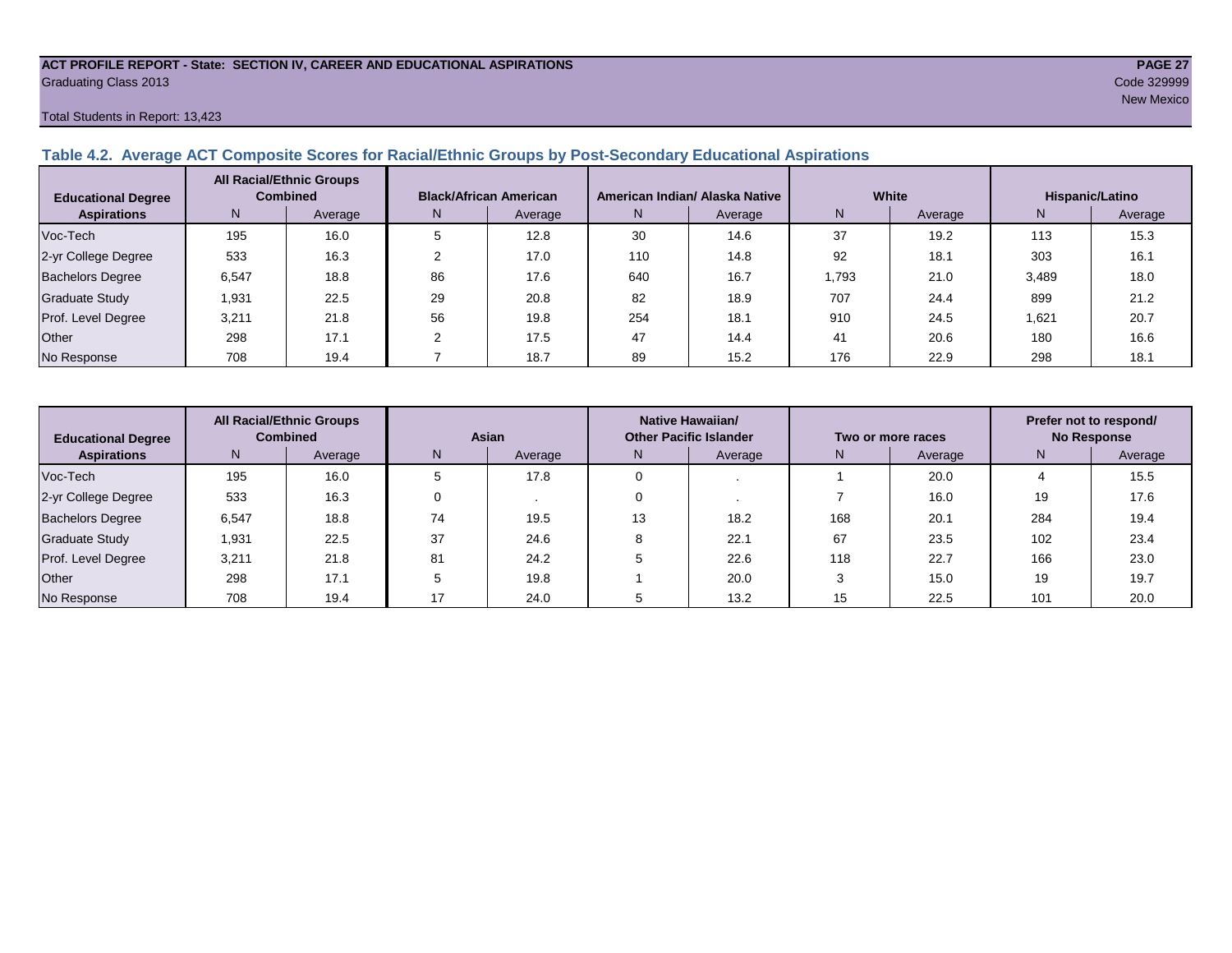#### **ACT PROFILE REPORT - State: SECTION IV, CAREER AND EDUCATIONAL ASPIRATIONS PAGE 28** Code 329999 Craduating Class 2013

#### Total Students in Report: 13,423

## **Table 4.3. Students' Score Report Preferences at Time of Testing**

|                                                           |                   |                           |            |         | <b>Percent of Students in</b> |                                           |                               |    |                |                |                |
|-----------------------------------------------------------|-------------------|---------------------------|------------|---------|-------------------------------|-------------------------------------------|-------------------------------|----|----------------|----------------|----------------|
|                                                           |                   | <b>Number of Students</b> |            |         |                               | <b>College Readiness Standards Ranges</b> |                               |    |                |                |                |
|                                                           |                   |                           |            | 2nd-6th |                               |                                           |                               |    |                |                |                |
| Name                                                      | <b>State</b>      | <b>Total</b>              | 1st Choice | Choice  | $01 - 12$                     |                                           | 13-15   16-19   20-23   24-27 |    |                | $28-32$ 33-36  |                |
| UNIVERSITY OF NEW MEXICO                                  | <b>New Mexico</b> | 5,411                     | 3,007      | 2,404   | $\overline{2}$                | 14                                        | 34                            | 28 | 16             | 6              |                |
| <b>NEW MEXICO STATE UNIV</b>                              | <b>New Mexico</b> | 3,109                     | 1,248      | 1,861   | $\overline{2}$                | 15                                        | 35                            | 28 | 15             | 5              | $\Omega$       |
| EASTERN NEW MEXICO UNIVERSITY                             | New Mexico        | 1,025                     | 376        | 649     | 1                             | 16                                        | 42                            | 26 | 11             | 3              | 0              |
| CENTRAL NEW MEXICO COMMUNITY COLLEGE                      | <b>New Mexico</b> | 966                       | 345        | 621     | 6                             | 23                                        | 38                            | 22 | 8              | $\overline{2}$ | 0              |
| <b>ARIZONA STATE UNIVERSITY</b>                           | Arizona           | 667                       | 122        | 545     | $\overline{2}$                | 14                                        | 34                            | 30 | 16             | 4              | 0              |
| <b>NEW MEXICO HIGHLANDS UNIV</b>                          | <b>New Mexico</b> | 635                       | 163        | 472     | 5                             | 24                                        | 46                            | 18 | 6              | $\Omega$       | $\Omega$       |
| <b>TEXAS TECH UNIVERSITY</b>                              | Texas             | 585                       | 142        | 443     | $\mathbf{1}$                  | 6                                         | 30                            | 31 | 22             | 10             | $\Omega$       |
| <b>NEW MEXICO TECH</b>                                    | <b>New Mexico</b> | 564                       | 189        | 375     | $\Omega$                      | 4                                         | 17                            | 27 | 30             | 20             | 1              |
| <b>FORT LEWIS COLLEGE</b>                                 | Colorado          | 528                       | 169        | 359     | $\overline{4}$                | 16                                        | 37                            | 28 | 12             | 4              | $\Omega$       |
| NEW MEXICO STATE UNIV-DONA ANA BRNCH CC                   | <b>New Mexico</b> | 394                       | 99         | 295     | 8                             | 31                                        | 41                            | 15 | $\overline{4}$ |                | 0              |
| UNIVERSITY OF ARIZONA                                     | Arizona           | 365                       | 68         | 297     | $\mathbf{1}$                  | 11                                        | 30                            | 32 | 18             | 7              | $\mathbf 1$    |
| WESTERN NEW MEXICO UNIVERSITY                             | <b>New Mexico</b> | 358                       | 104        | 254     | 3                             | 29                                        | 39                            | 20 | 6              | 3              | 0              |
| <b>COLORADO STATE UNIVERSITY</b>                          | Colorado          | 353                       | 60         | 293     | 1                             | $\overline{7}$                            | 21                            | 33 | 24             | 13             | $\overline{2}$ |
| NORTHERN ARIZONA UNIVERSITY                               | Arizona           | 255                       | 46         | 209     | $\overline{2}$                | 9                                         | 33                            | 29 | 18             | 8              | $\Omega$       |
| UNIV OF TEXAS AT EL PASO                                  | Texas             | 205                       | 30         | 175     | 4                             | 26                                        | 40                            | 20 | 9              |                | $\Omega$       |
| NMHU/RNNM GEAR UP                                         | <b>New Mexico</b> | 203                       | 123        | 80      | 6                             | 30                                        | 42                            | 15 | 6              | $\overline{0}$ | $\overline{0}$ |
| UNIV OF COLORADO-BOULDER                                  | Colorado          | 184                       | 35         | 149     | $\Omega$                      | $\overline{\mathbf{4}}$                   | 26                            | 23 | 32             | 13             | 2              |
| <b>ADAMS STATE UNIVERSITY</b>                             | Colorado          | 181                       | 40         | 141     | 2                             | 17                                        | 38                            | 33 | 8              | 2              | 0              |
| UNIV OF TEXAS AT AUSTIN                                   | <b>Texas</b>      | 175                       | 35         | 140     | $\mathbf{1}$                  | $\overline{7}$                            | 22                            | 27 | 28             | 10             | 5              |
| EASTERN NEW MEXICO U-ROSWELL COMM COLL                    | <b>New Mexico</b> | 174                       | 72         | 102     | $\overline{2}$                | 27                                        | 49                            | 20 | $\overline{2}$ |                | $\Omega$       |
| <b>NCAA ELIGIBILITY CENTER</b>                            | Indiana           | 169                       | 80         | 89      | $\overline{2}$                | 6                                         | 36                            | 33 | 20             | $\overline{2}$ | $\overline{2}$ |
| <b>SAN JUAN COLLEGE</b>                                   | New Mexico        | 157                       | 68         | 89      | 6                             | 15                                        | 41                            | 24 | 9              | 3              |                |
| UNIVERSITY OF COLORADO DENVER                             | Colorado          | 156                       | 13         | 143     | 1                             | 9                                         | 21                            | 38 | 23             | 8              | 0              |
| <b>WEST TEXAS A&amp;M UNIVERSITY</b>                      | Texas             | 148                       | 36         | 112     | $\mathbf 1$                   | $\overline{7}$                            | 27                            | 41 | 20             | 4              | 0              |
| NEW MEXICO JUNIOR COLLEGE                                 | New Mexico        | 144                       | 60         | 84      | 3                             | 28                                        | 47                            | 17 | 6              | $\Omega$       | 0              |
| UNIVERSITY OF DENVER                                      | Colorado          | 137                       | 18         | 119     | $\mathbf{1}$                  | 13                                        | 23                            | 24 | 26             | 11             | $\mathbf{1}$   |
| UNIVERSITY OF CALIFORNIA-LOS ANGELES                      | California        | 122                       | 26         | 96      | $\overline{2}$                | 10                                        | 28                            | 33 | 19             | 8              |                |
| NEW MEXICO STATE UNIVERSITY ALAMOGORDO                    | <b>New Mexico</b> |                           | 29         | 91      | 3                             | 17                                        | 33                            | 24 | 20             | 3              | $\Omega$       |
| NEW MEXICO STATE UNIVERSITY-CARLSBAD<br><b>New Mexico</b> |                   | 112                       | 45         | 67      | $\mathbf 1$                   | 22                                        | 44                            | 20 | 12             | $\overline{2}$ | $\Omega$       |
| SANTA FE COMMUNITY COLLEGE                                | <b>New Mexico</b> | 112                       | 32         | 80      | 5                             | 39                                        | 33                            | 19 | 3              |                | $\Omega$       |
| All Other Institutions                                    |                   | 7,068                     | 1,630      | 5,438   | $\overline{2}$                | 11                                        | 25                            | 25 | 21             | 13             | $\overline{2}$ |
| Total                                                     |                   | 24,782                    | 8,510      | 16,272  | 2                             | 14                                        | $\overline{32}$               | 26 | 17             | 8              | $\mathbf{1}$   |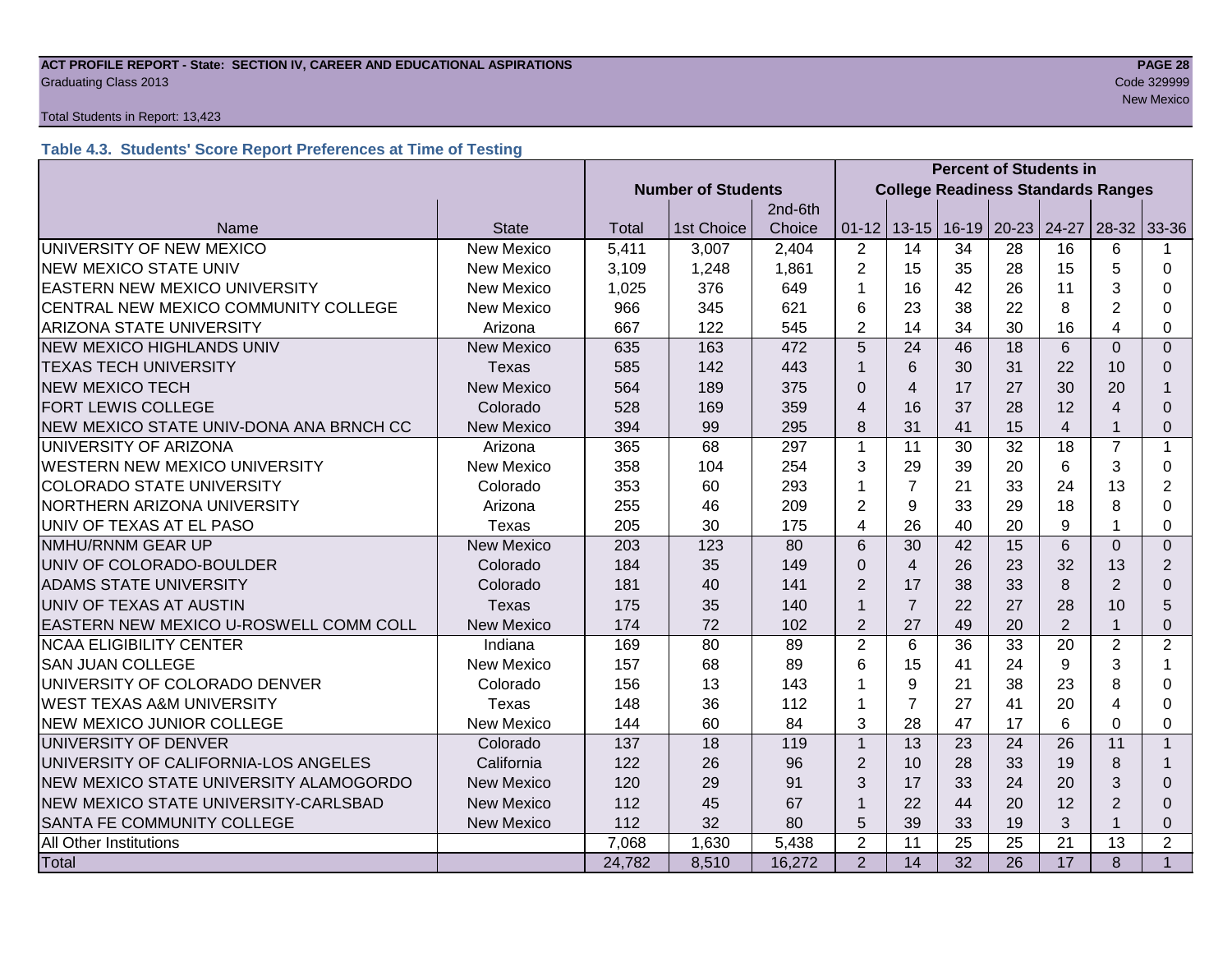Total Students in Report: 13,423

# Section V Optional Writing Test Results

Beginning with the Graduating Class of 2013, all students whose scores are college reportable, both standard and extended time tests, are now included. Also beginning with the 2013 Graduating Class data, College Readiness Benchmarks for Reading and Science were updated to reflect the most recent college coursework research.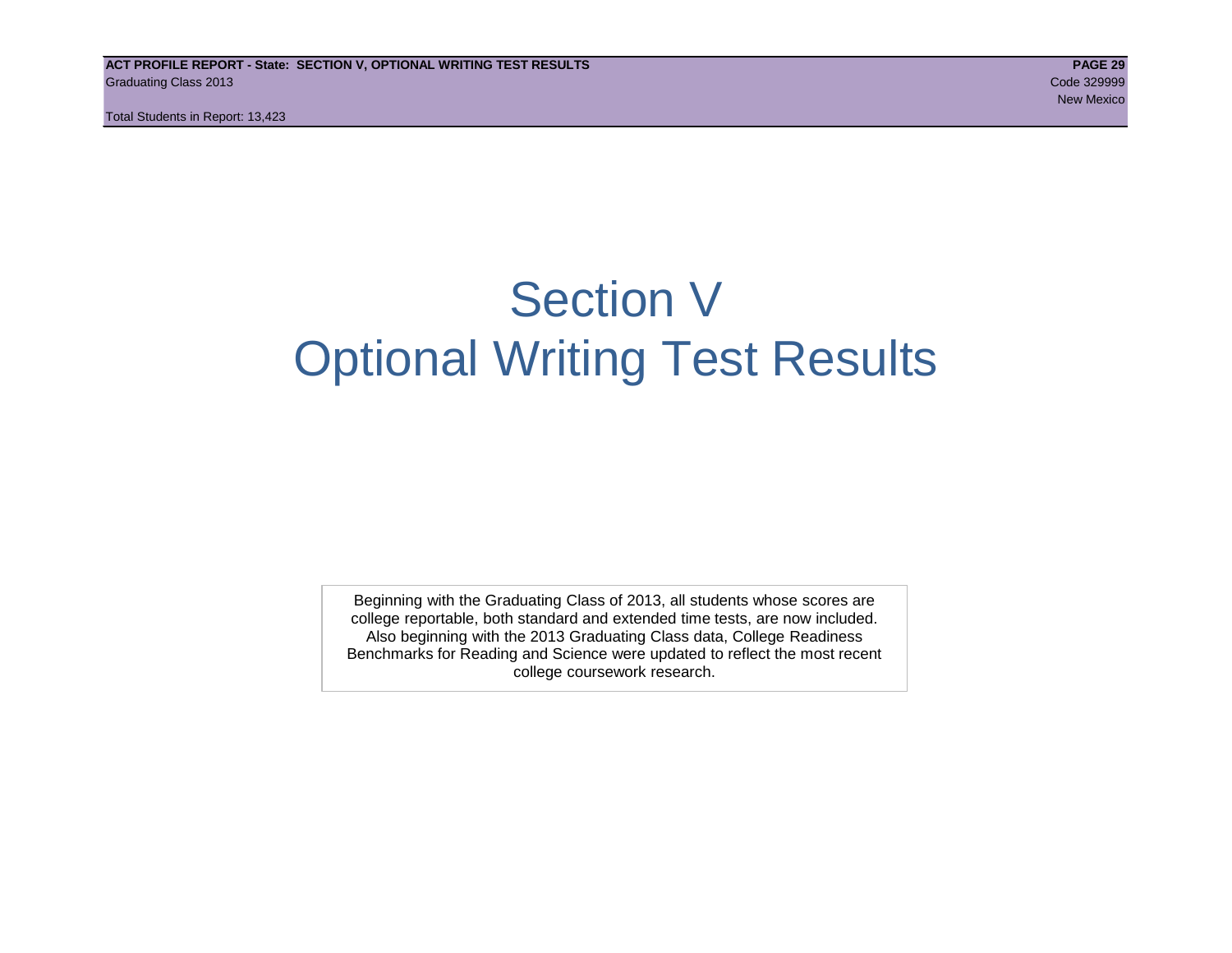#### **ACT PROFILE REPORT - State: SECTION V, OPTIONAL WRITING TEST RESULTS PAGE 30** Graduating Class 2013 Code 329999

#### Total Students in Report: 13,423

New Mexico and the contract of the contract of the contract of the contract of the contract of the contract of

| Table 5.1. Average ACT English and Writing Scores by Race/Ethnicity and Gender for students who took ACT Writing |              |                 |                           |                 |              |                 |                                 |          |  |  |  |  |
|------------------------------------------------------------------------------------------------------------------|--------------|-----------------|---------------------------|-----------------|--------------|-----------------|---------------------------------|----------|--|--|--|--|
|                                                                                                                  |              |                 | <b>Average ACT Scores</b> |                 |              |                 |                                 |          |  |  |  |  |
|                                                                                                                  |              | N               |                           | <b>English</b>  |              | <b>Essay</b>    | <b>English/Writing Combined</b> |          |  |  |  |  |
|                                                                                                                  | <b>State</b> | <b>National</b> | <b>State</b>              | <b>National</b> | <b>State</b> | <b>National</b> | <b>State</b>                    | National |  |  |  |  |
| <b>All Students</b>                                                                                              | 5,913        | 942,769         | 20.5                      | 21.3            | 7.0          | 7.0             | 19.9                            | 20.5     |  |  |  |  |
| Black/African American                                                                                           | 82           | 114.751         | 19.6                      | 16.3            | 6.7          | 6.1             | 19.0                            | 16.0     |  |  |  |  |
| American Indian/Alaska Native                                                                                    | 592          | 6,031           | 15.3                      | 16.8            | 6.5          | 6.1             | 15.7                            | 16.4     |  |  |  |  |
| White                                                                                                            | 1,798        | 518.407         | 23.8                      | 22.9            | 7.3          | 7.2             | 22.6                            | 21.9     |  |  |  |  |
| Hispanic/Latino                                                                                                  | 2,803        | 151,504         | 19.0                      | 18.6            | 6.9          | 6.8             | 18.8                            | 18.3     |  |  |  |  |
| Asian                                                                                                            | 121          | 54,580          | 24.1                      | 23.5            | 7.3          | 7.6             | 22.8                            | 22.7     |  |  |  |  |
| <b>INative Hawaiian/Other Pac. Isl.</b>                                                                          | 14           | 2,812           | 21.4                      | 19.5            | 7.4          | 6.9             | 21.1                            | 19.2     |  |  |  |  |
| Two or more races                                                                                                | 177          | 35,355          | 22.6                      | 21.5            | 7.1          | 7.0             | 21.6                            | 20.6     |  |  |  |  |
| Prefer not/No Response                                                                                           | 326          | 59,329          | 21.6                      | 21.8            | 7.1          | 7.1             | 20.9                            | 20.9     |  |  |  |  |
| <b>Males</b>                                                                                                     | 2,559        | 423,104         | 20.5                      | 21.0            | 6.8          | 6.7             | 19.7                            | 20.1     |  |  |  |  |
| Females                                                                                                          | 3,351        | 513,945         | 20.5                      | 21.6            | 7.2          | 7.2             | 20.1                            | 20.9     |  |  |  |  |
| <b>Missing</b>                                                                                                   |              | 5,720           | 19.0                      | 16.6            | 6.3          | 6.3             | 18.0                            | 16.5     |  |  |  |  |